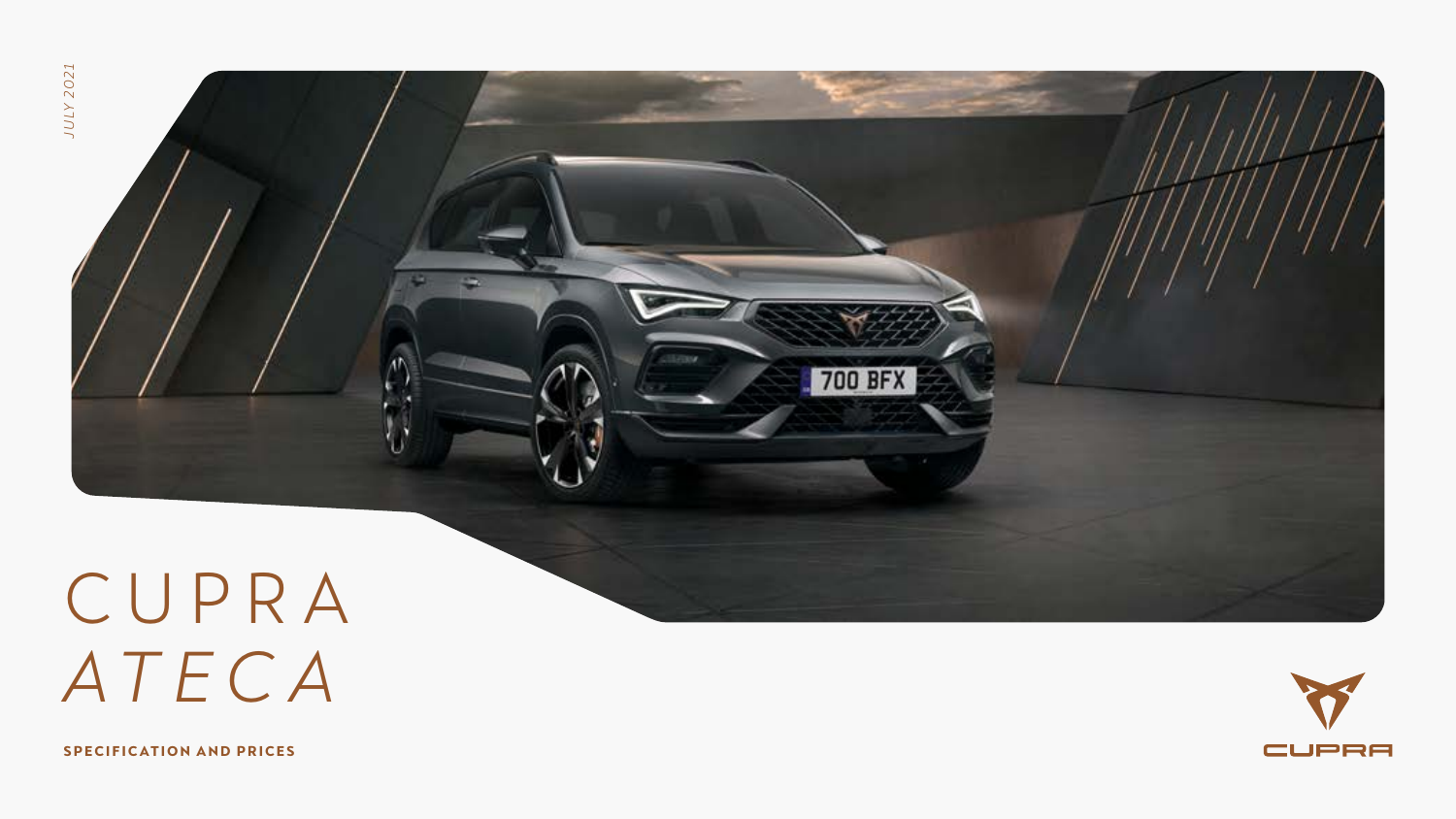<span id="page-1-0"></span>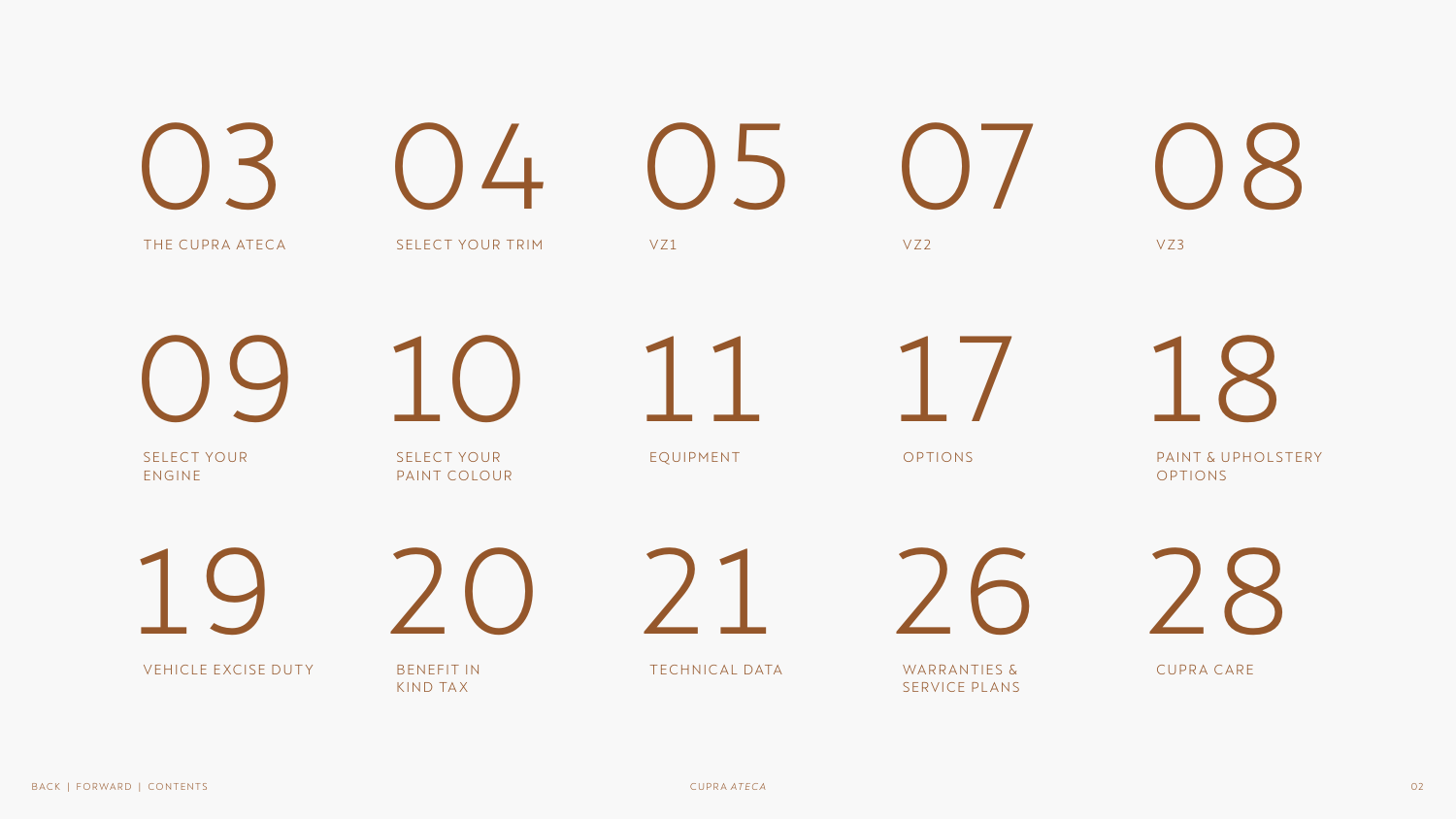<span id="page-2-0"></span>THE CUPRA *ATECA*

*H ER E IS TO THOSE WHO*  CHOOSE THEIR PATH. AND DO NOT LET THE PATH CHOOSE THEM.

*CRE ATE YOUR OWN PATH.*

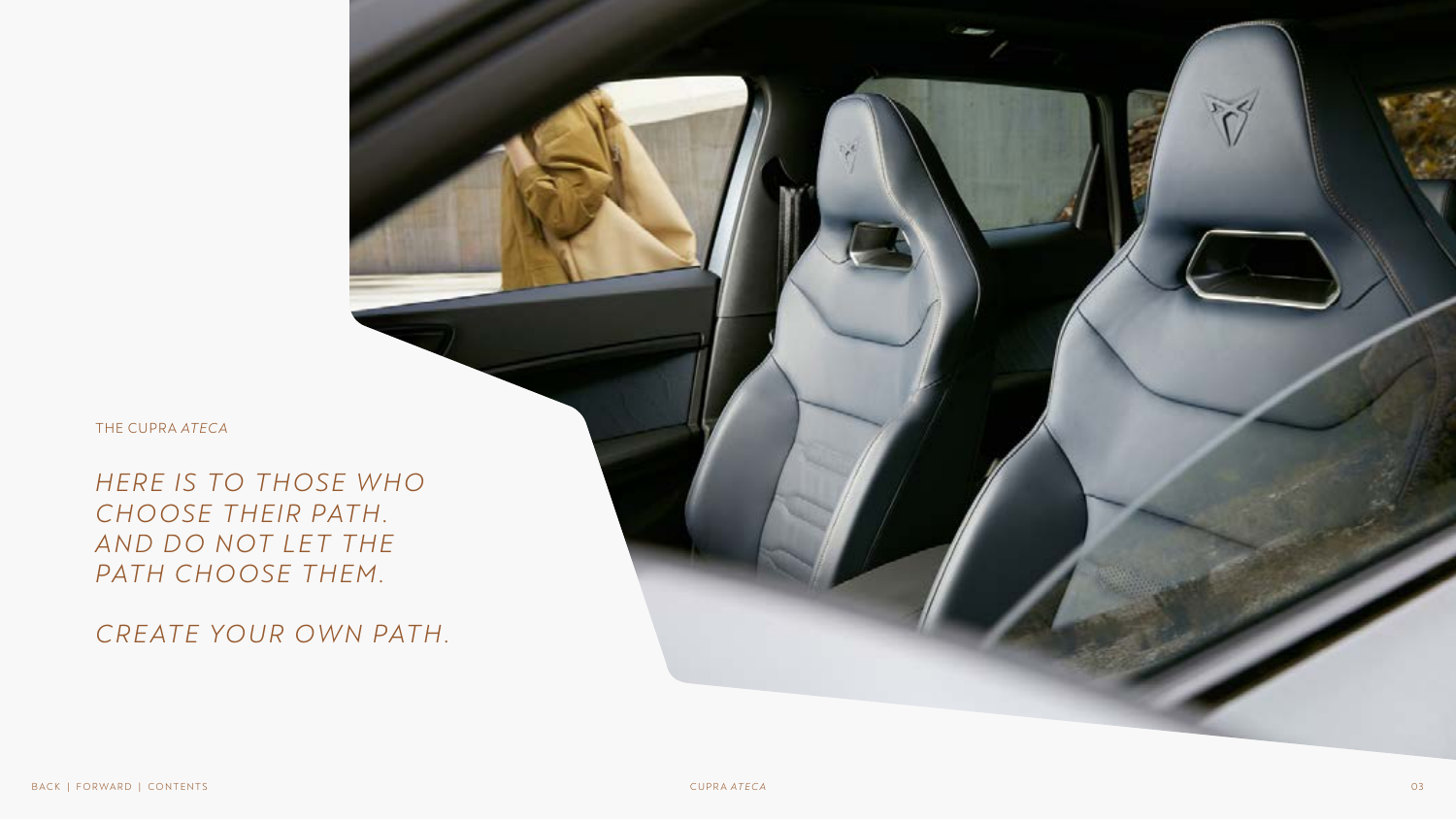### **SELECT** YOUR TRIM

- *CUPR A ATECA V Z1*  $\longrightarrow$
- → CUPRA ATECA VZ2<br>→ CUPRA ATECA VZ3
- 

<span id="page-3-0"></span>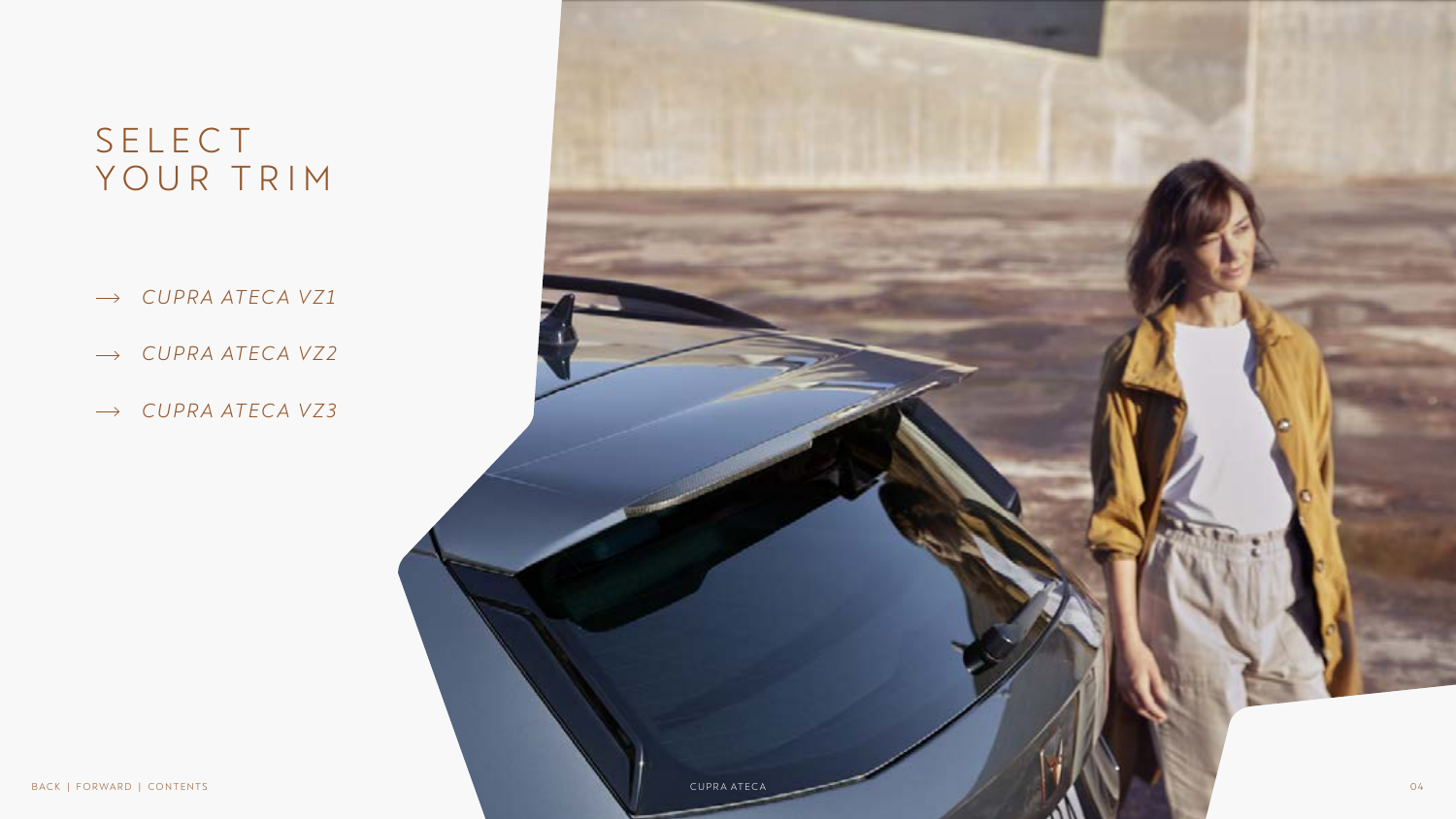### <span id="page-4-0"></span>CUPRA ATECA VZ1

From £39,525

#### *KE Y SPECIFICATION FOR THE V Z1 TRIM*

#### **Wheels and tyres**

∙ 19" 'Sport' machined alloy wheels in Black and Silver

#### **Exterior equipment**

- ∙ Roof rails (glossy black)
- ∙ Visible twin exhaust pipes (both sides)
- ∙ Rear tinted windows

#### **Infotainment**

- ∙ Digital cockpit
- **Seats and trim**
- ∙ Front Sports Bucket seats in Dinamica Cloth

#### **Functional and mechanical**

- ∙ Rear view camera
- ∙ CUPRA drive profile
- Four different modes (Normal-Sport-CUPRA-Individual)
- Dynamic Chassis Control (DCC)
- Driving Profile Selection
- ∙ Suspension (CUPRA Sport)
- ∙ Top view camera

The CUPRA Connect services can be operated only by using available public communication technologies. Please note that due to development of these technologies, especially mobile networks, CUPRA cannot guarantee consistent availability in all countries for the duration of CUPRA Connect services. Possible changes in technology may cause permanent unavailability of them.



Model shown: CUPRA Ateca VZ1 in Rhodium Grey



*1 9 ″ ' SP O RT ' M ACH I N ED A LLOY W H EEL S AVA I L A B LE A S S TA N DA R D* 

(with optional Brembo Brakes shown).

 $\leftarrow$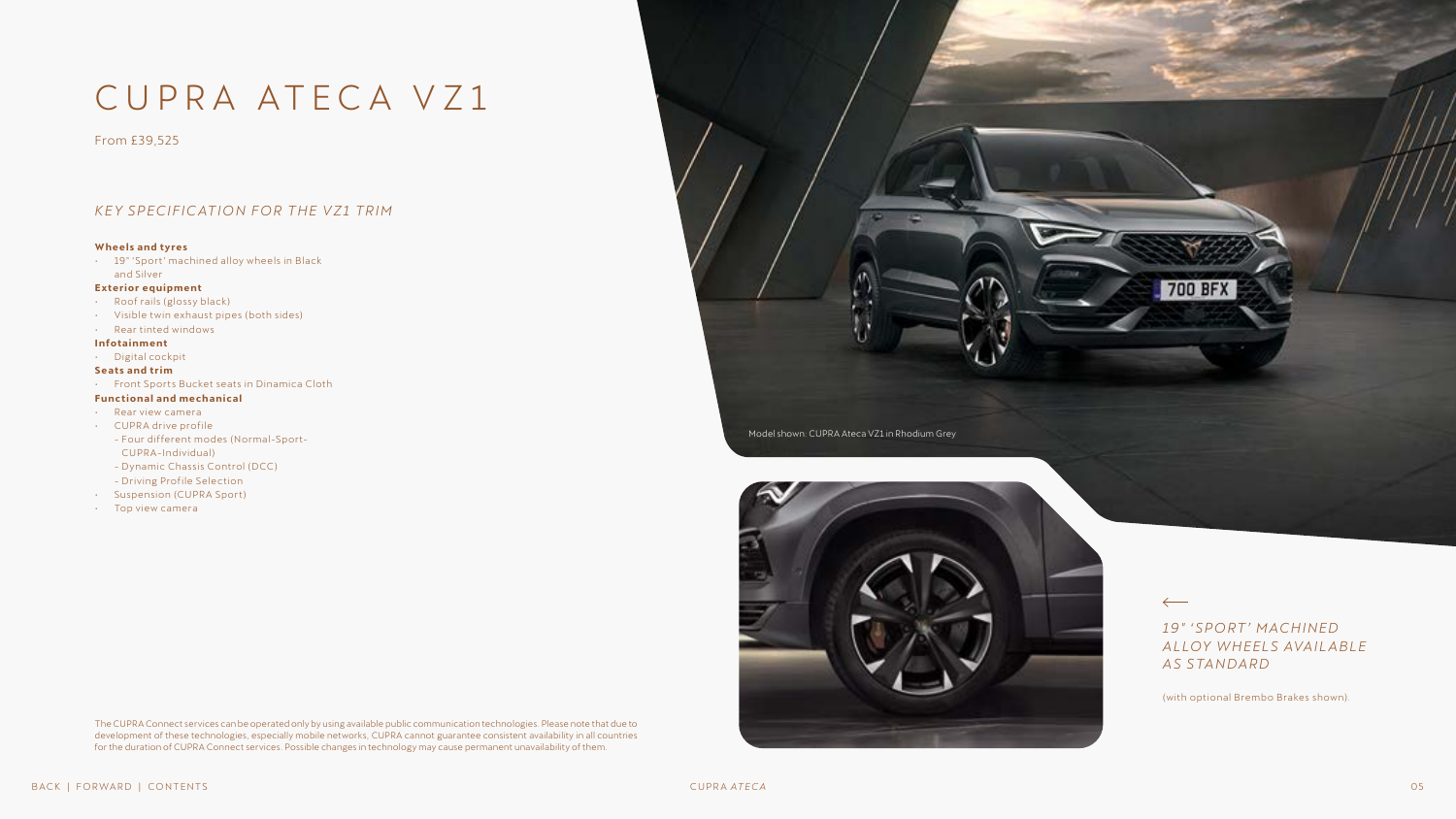

#### **Interior equipment**

- ∙ Ambient lighting (multi-coloured) & LED interior illumination
- ∙ Interior lighting
	- Front courtesy light with front and rear reading lights
	- Ambient spot lighting with front footwell illumination

#### **Seats and trim**

- ∙ Driver and passenger seats, manual height and lumbar adjustment
- ∙ Front centre armrest
- ∙ Front seat with back storage pockets
- ∙ Bucket sport seats in Alcantara
- ∙ Illuminated aluminium front door sill
- ∙ Leather sports steering wheel and gear knob
- ∙ Heated steering wheel
- ∙ Rear armrest with access to the boot
- ∙ Split folding rear seats (60/40)

#### **Functional and mechanical**

- ∙ Cruise control system with speed limiter
- ∙ Convenience pack
- Auto-dimming rear view mirror
- Auto-headlights with automatic coming & leaving home function
- Rain-sensing wipers
- ∙ Dual-zone climate control
- ∙ Electric front and rear windows
- ∙ Electric parking brake including Autohold function
- ∙ Wireless phone charger
- ∙ Park assist
	- Self parking functionality (includes front and rear parking sensors)

#### ∙ Rear view camera

- ∙ Top view camera
- ∙ CUPRA drive profile
- Four different modes (Normal-Sport-CUPRA-Individual)
- Dynamic Chassis Control (DCC)
- ∙ Steering wheel-mounted gearshift paddles
- ∙ Suspension (CUPRA Sport)

#### **Safety and security**

- ∙ ABS, Traction Control System (TCS), Electronic Stability Control (ESC), Electronic differential lock system (XDS)
- ∙ Alarm
- ∙ Keyless entry
- ∙ Driver and front passenger airbags with front passenger airbag deactivation, front side airbags, two curtain airbags, driver's knee airbag
- ∙ Front and rear seat belt reminders
- ∙ Front Assist including autonomous emergency braking (without adaptive cruise control)
- ∙ Hill hold control
- ∙ Tiredness recognition system
- ∙ Tyre pressure monitoring

### $\longrightarrow$

#### *UPHOLSTERY*

Only the best for your comfort behind the wheel: Bucket sport seats in Black Alcantara come as standard.

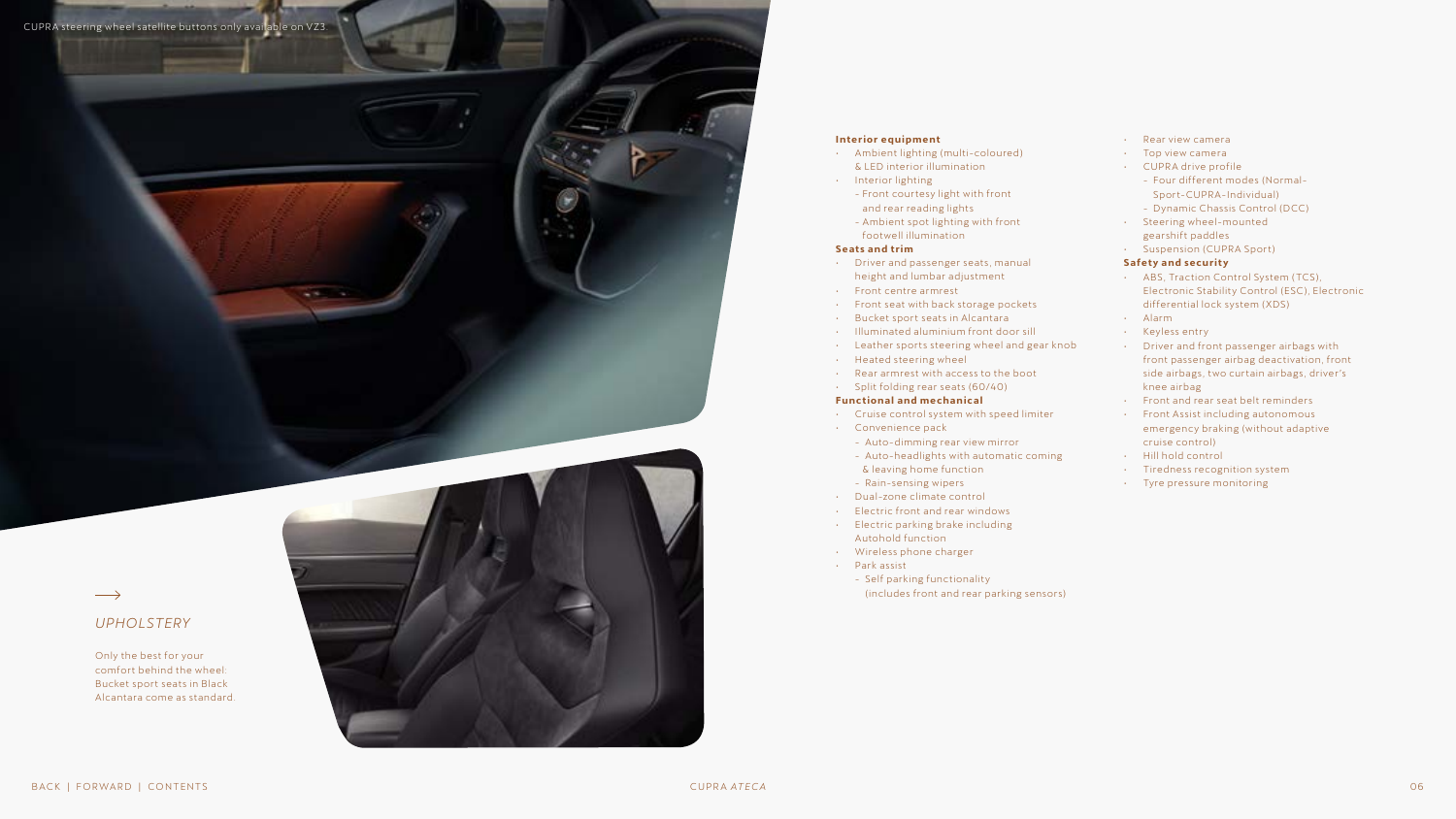### <span id="page-6-0"></span>CUPRA ATECA VZ2

### *GENUINE PETROL BLUE LEATHER BUCKET SEATS*

Fitted with exclusive Petrol Blue leather bucket seats so your car looks just as great on the inside as the outside.

### *IN ADDITION TO THE VZ1 TRIM*

#### **Seats and trim**

- ∙ Electric driver seat with memory function
- Petrol blue leather bucket seats for CUPRA

#### **Functional and mechanical**

- ∙ Electric tailgate with virtual pedal
- Heated front seats

#### **Safe and Driving Pack**

- Predictive Adaptive Cruise Control (with "Follow-to-Stop") and Speed Limiter
- High beam control
- Lane keeping system plus semi-automatic vehicle control in a medical emergency and traffic jam assist
- With traffic signs recognition
- Side Assist & Exit Assist
- With multifunction camera
- Front Assist including city automatic emergency braking for ACC



Model shown: CUPRA Ateca VZ2 in F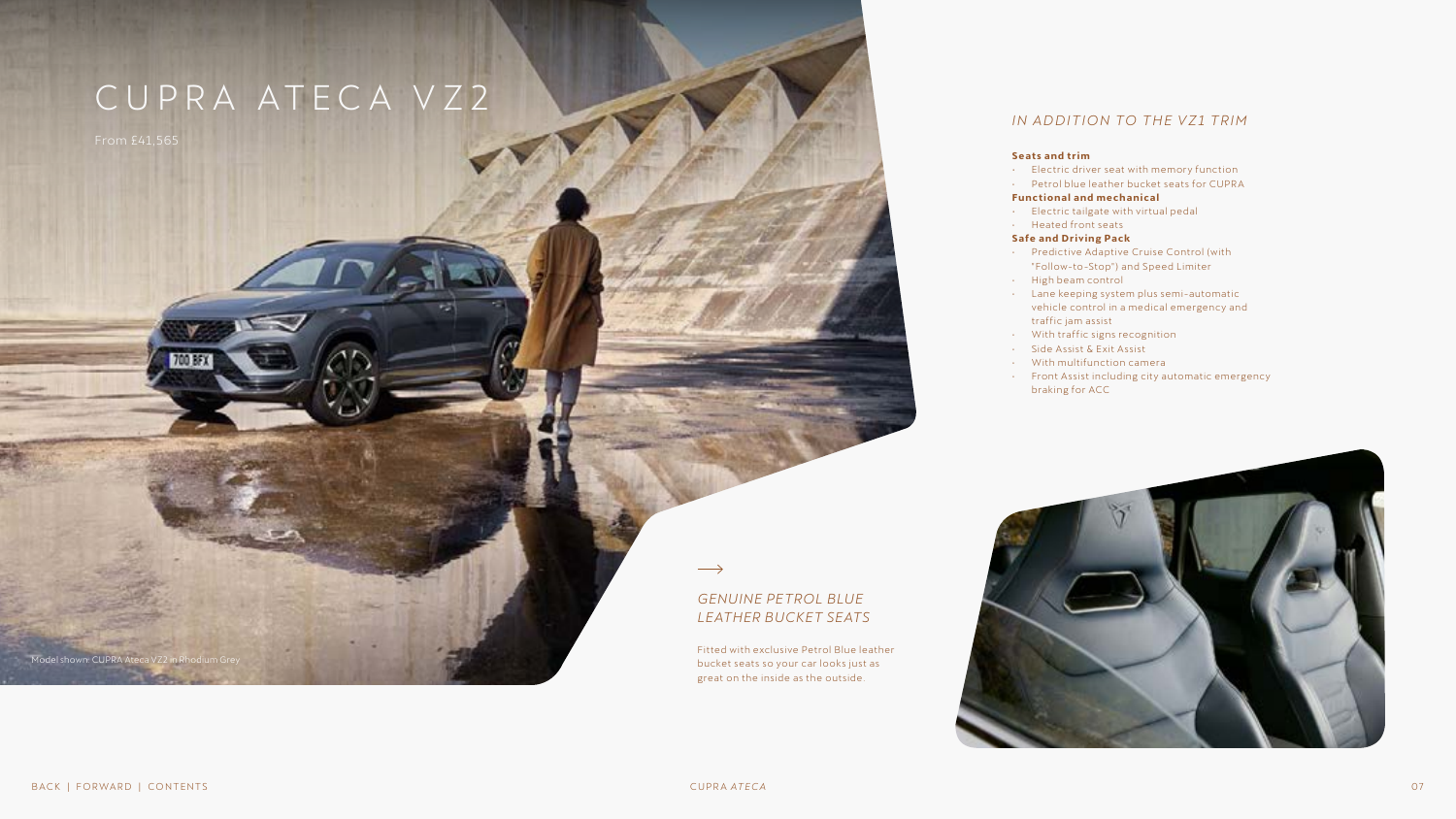### <span id="page-7-0"></span>C U P R A ATECA V Z 3

From £44,795

### *IN ADDITION TO THE VZ2 TRIM*

#### **Wheels and tyres**

∙ 19" Copper Alloy wheels **Seats and trim**

∙ CUPRA supersports steering wheel including satellite buttons

#### **Safe and Driving Pack**

• Brembo brakes

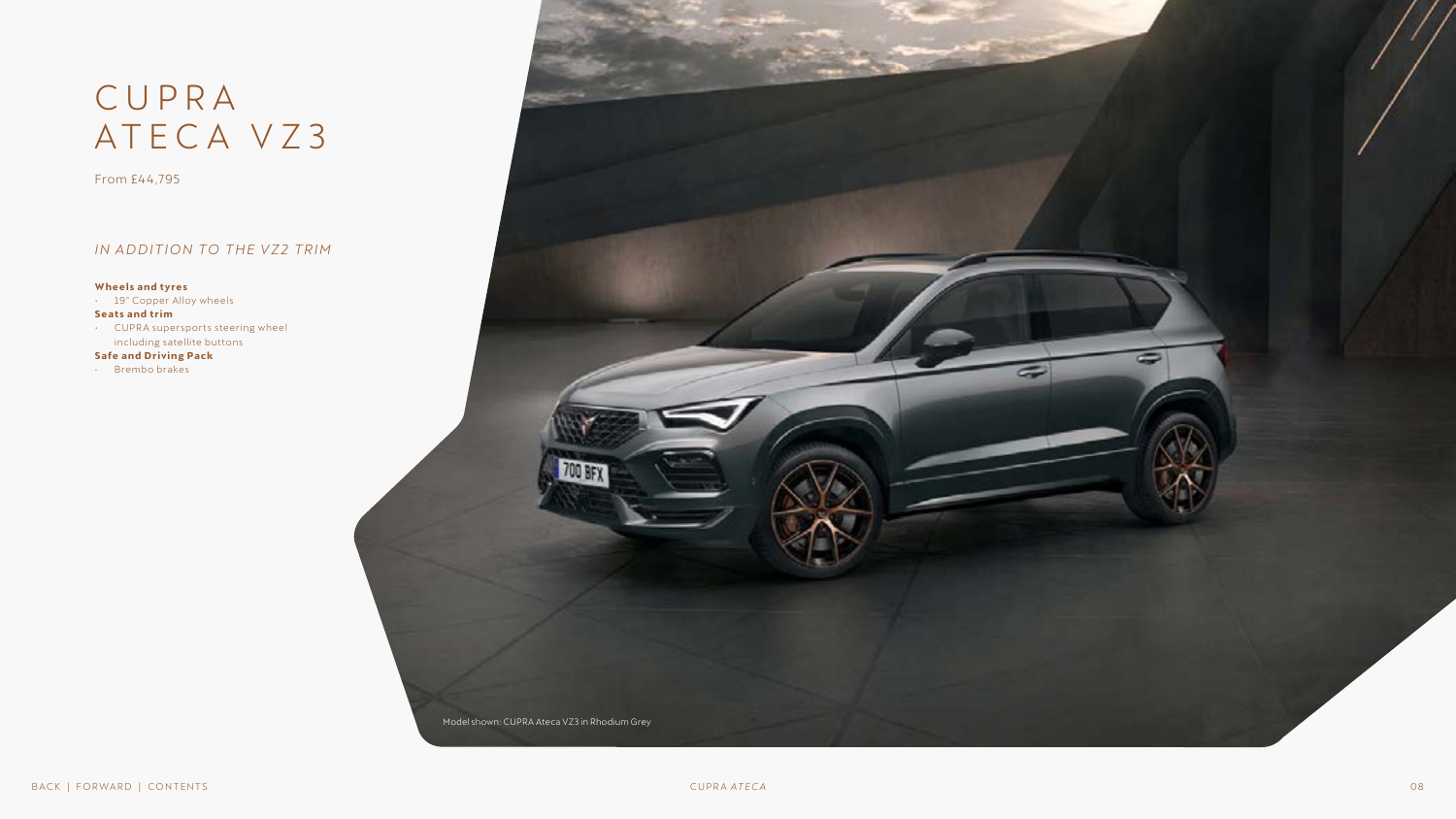### <span id="page-8-0"></span>SELECT YOUR ENGINE

|                 |                                                  | Fuel | Capacity<br>(L) | Emission<br>control | WLTP CO <sub>2</sub><br>g/km | WLTP<br>Combined mpg group (1-50) | Insurance | BIK<br>2021/22* | Basic<br>price | VAT<br>@ 20.0% | Retail price | (P11D Value) Rate 2021/22 | 2021/22 | 1st Year RFL 1st Reg Fee Recommended On<br>The Road Price |
|-----------------|--------------------------------------------------|------|-----------------|---------------------|------------------------------|-----------------------------------|-----------|-----------------|----------------|----------------|--------------|---------------------------|---------|-----------------------------------------------------------|
| CUPRA ATECA VZ1 | CUPRA Ateca VZ12.0 TSI<br>DSG-auto 4Drive 300PS  | P.   | 2.0             | RDE <sub>2</sub>    | 202                          | $29.7 - 31.7$                     | 30E       | 37%             | £31,770.83     | £6,354.17      | £38,125.00   | £1,345.00                 | £55.00  | £39,525.00                                                |
| CUPRA ATECA VZ2 | CUPRA Ateca VZ2 2.0 TSI<br>DSG-auto 4Drive 300PS | P.   | 2.0             | RDE <sub>2</sub>    | 202                          | $29.7 - 31.7$                     | 31E       | 37%             | £33,470.83     | £6,694.17      | £40,165.00   | £1,345.00                 | £55.00  | £41,565.00                                                |
| CUPRA ATECA VZ3 | CUPRA Ateca VZ3 2.0 TSI<br>DSG-auto 4Drive 300PS | P.   | 2.0             | RDE <sub>2</sub>    | 202                          | $29.7 - 31.7$                     | 32E       | 37%             | £36,162.50     | £7,232.50      | £43,395.00   | £1,345.00                 | £55.00  | £44,795.00                                                |

\*BIK value is based on WLTP CO2's and applicable from 06/04/2021.

The Recommended 'On The Road' price includes delivery charge to Retailer and number plates, one year's Road Fund Licence at the 1st year rate (£0 - £2,245 depending on the CO<sub>2</sub> output of the vehicle), and the new vehicle includes where there are government changes in regulation and/or legislation). There may be a delay to any RRP displaying correctly on our materials. Always obtain prices from your chosen CUPRA Retailer. Figures shown are tested to the same technical procedures. These figures may not reflect real life driving results, which will depend upon a number of factors including the accessories fitted (post-registration), variations in weather, driv and are subject to change due to ongoing approvals/changes.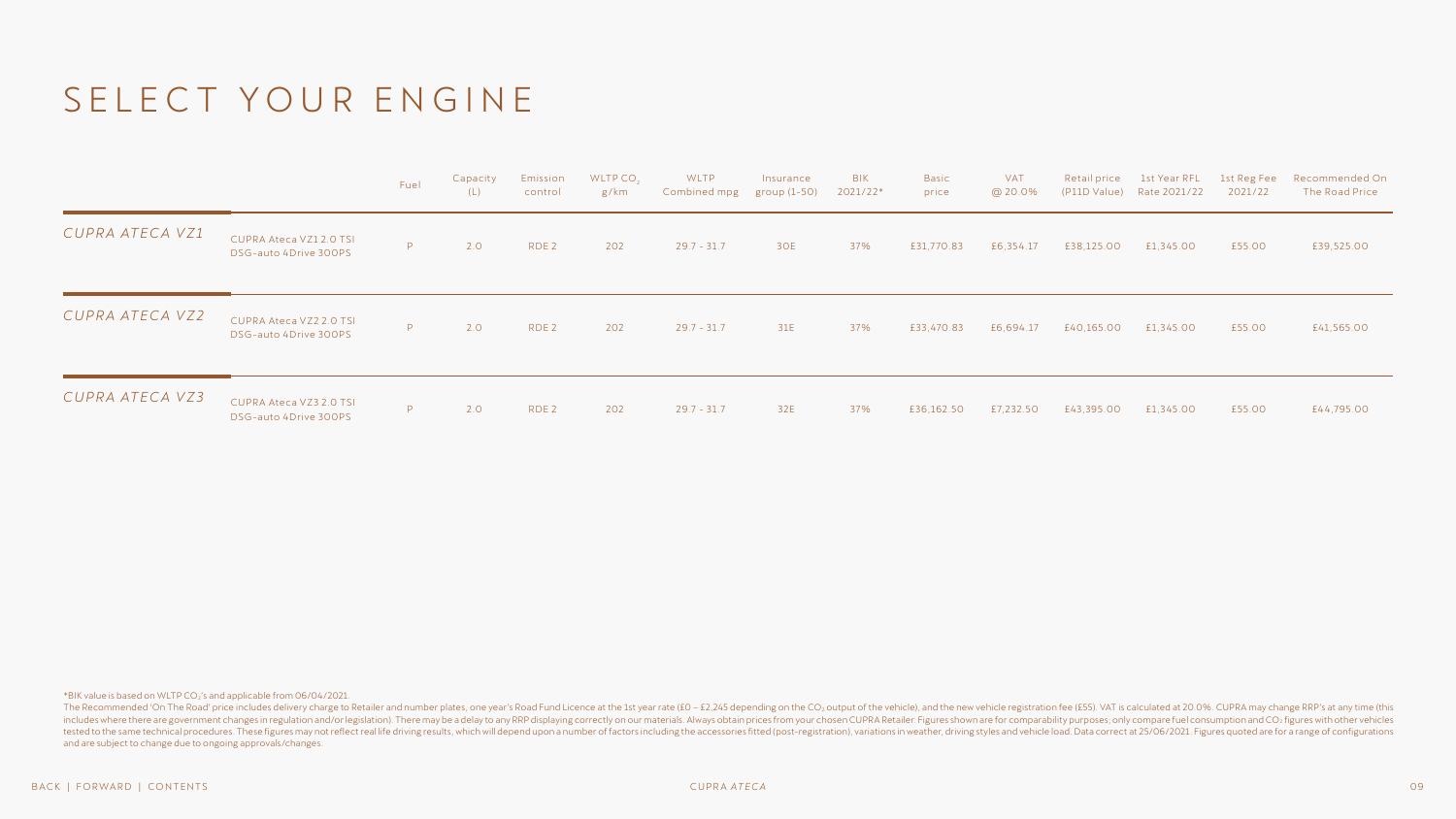### <span id="page-9-0"></span>SELECT YOUR PAINT COLOUR



**Bila White**  VZ1 | VZ2 | VZ3

METALLIC *METALLIC*



**Rhodium Grey**  VZ1 | VZ2 | VZ3



**Nevada White**  VZ1 | VZ2 | VZ3



**Black Magic** VZ1 | VZ2 | VZ3



**Velvet Red**  VZ1 | VZ2 | VZ3



**Dark Camouflage**  VZ1 | VZ2 | VZ3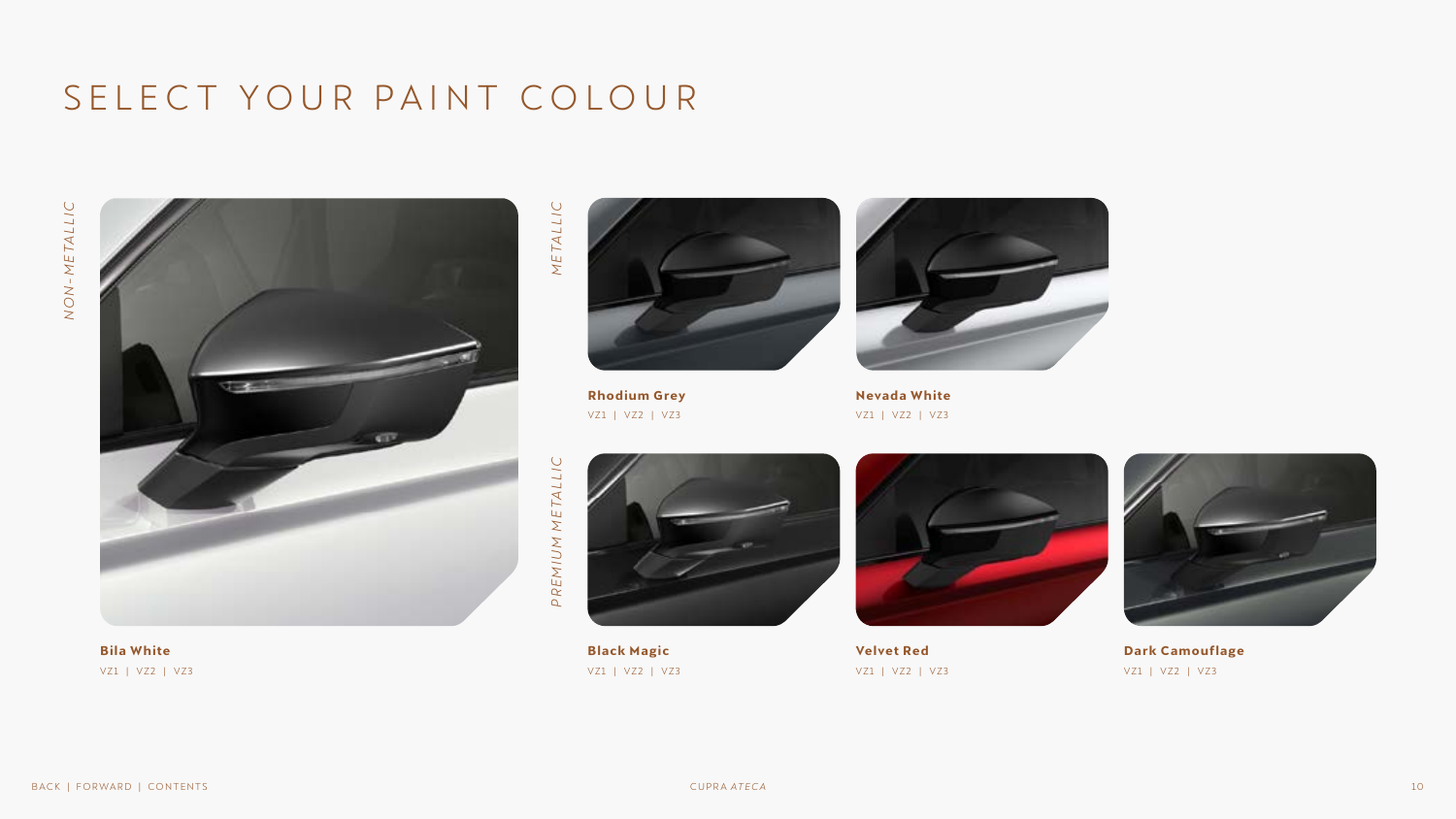### <span id="page-10-0"></span>EQUIPMENT

● Standard o Optional – Not available

|                    |                                                                                      | <b>CUPRA Ateca VZ1</b> | <b>CUPRA Ateca VZ2</b> | <b>CUPRA Ateca VZ3</b>   |
|--------------------|--------------------------------------------------------------------------------------|------------------------|------------------------|--------------------------|
| WHEELS AND TYRES   | 19" 'Sport' machined alloy wheels 36/3 in Black and Silver with 245/40 R19 94W tyres | $\bullet$              | $\bullet$              | $\overline{\phantom{a}}$ |
|                    | 19" Copper Alloy wheels                                                              | $\circ$                | $\circ$                |                          |
| EXTERIOR EQUIPMENT | Dark tinted rear windows                                                             | $\bullet$              | $\bullet$              |                          |
|                    | Door mirrors (electrically adjustable, folding and heated)                           | $\bullet$              | $\bullet$              |                          |
|                    | Dynamic headlight range control with self-adjusting whilst driving                   | $\bullet$              | $\bullet$              |                          |
|                    | Daytime running lights                                                               |                        | $\bullet$              |                          |
|                    | LED headlamps with lens and LED front fog lamps with cornering function              | $\bullet$              | $\bullet$              |                          |
|                    | LED rear tail lights                                                                 | $\bullet$              | ۰                      |                          |
|                    | Metallic paint                                                                       | $\circ$                | $\circ$                | $\circ$                  |
|                    | Rear fog light                                                                       | $\bullet$              | $\bullet$              |                          |
|                    | Rear spoiler                                                                         | $\bullet$              | $\bullet$              |                          |
|                    | Roof rails (Black)                                                                   |                        | $\bullet$              |                          |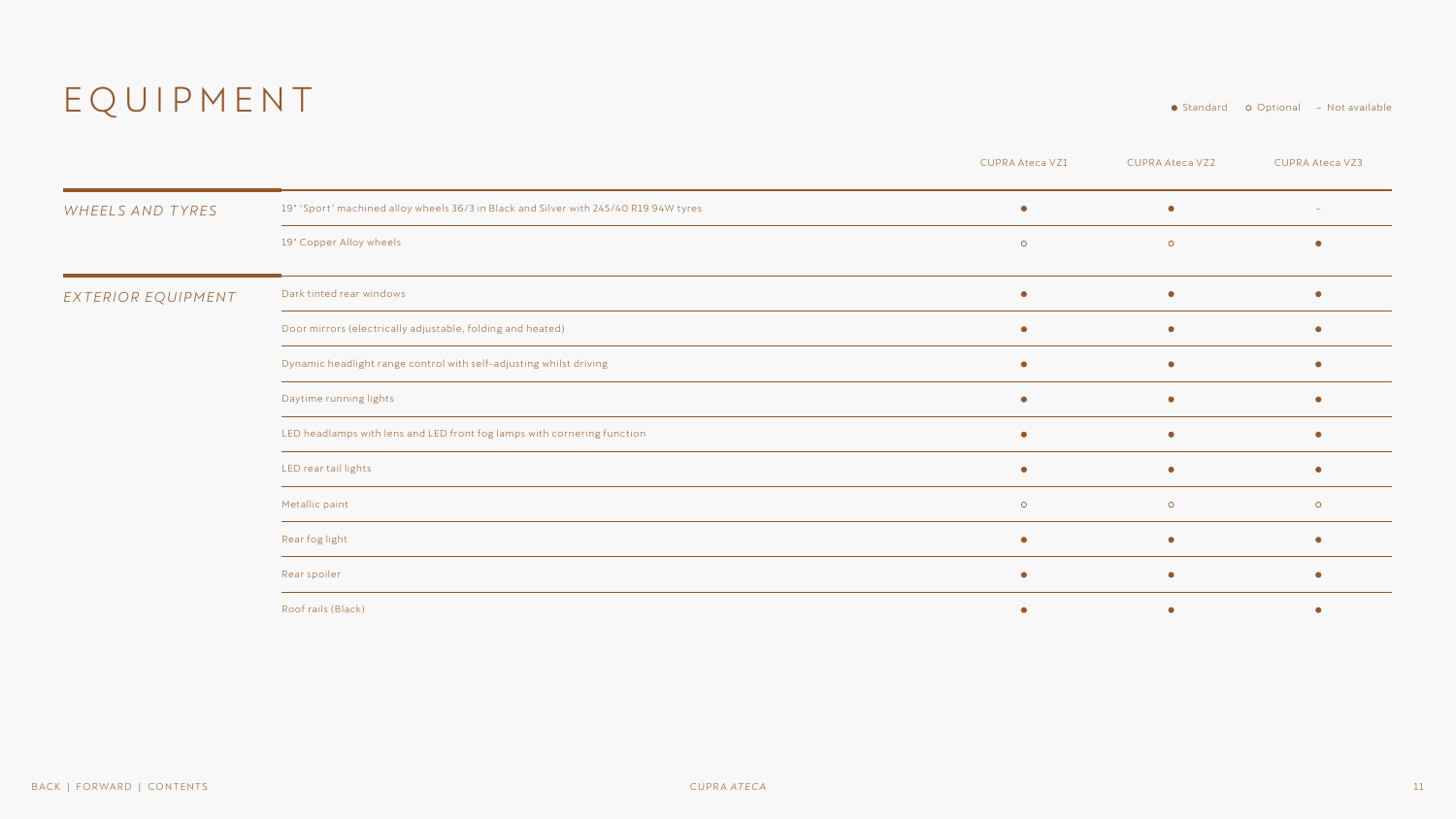### EQUIPMENT . Standard

|                    |                                                                                                                                                                                                                                                                                                                                                                                                                                                                                                                  | <b>CUPRA Ateca VZ1</b> | <b>CUPRA Ateca VZ2</b> | <b>CUPRA Ateca VZ3</b> |
|--------------------|------------------------------------------------------------------------------------------------------------------------------------------------------------------------------------------------------------------------------------------------------------------------------------------------------------------------------------------------------------------------------------------------------------------------------------------------------------------------------------------------------------------|------------------------|------------------------|------------------------|
| EXTERIOR EQUIPMENT | Visible twin exhaust pipes (both sides)                                                                                                                                                                                                                                                                                                                                                                                                                                                                          | $\bullet$              | $\bullet$              | $\bullet$              |
|                    | Wheel arch surrounds (body coloured)                                                                                                                                                                                                                                                                                                                                                                                                                                                                             | $\bullet$              | $\bullet$              | $\bullet$              |
|                    | Window trim (Black)                                                                                                                                                                                                                                                                                                                                                                                                                                                                                              | $\bullet$              | $\bullet$              | $\bullet$              |
| INFOTAINMENT       | Digital cockpit                                                                                                                                                                                                                                                                                                                                                                                                                                                                                                  | $\bullet$              | $\bullet$              | $\bullet$              |
|                    | Wireless Full Link smartphone integration                                                                                                                                                                                                                                                                                                                                                                                                                                                                        | $\bullet$              | $\bullet$              | $\bullet$              |
|                    | Navigation system plus<br>- 9.2" colour touchscreen with proximity sensor<br>- Dynamic route guidance with 3D map display and 3D emblematic buildings<br>- High resolution colour driver's display<br>- Two front illuminated USB (type C) and two rear USB (type C)<br>- DAB (Digital Audio Broadcasting)<br>- Voice control                                                                                                                                                                                    |                        |                        |                        |
|                    | CUPRA Connect: Safety, Service, Remote & Online<br>Safety & Service: 10 year subscription included:<br>- Private emergency call<br>- Breakdown call<br>- Service scheduling<br>Remote Access: 12 month subscription included:<br>- Driving data<br>- Parking position<br>- Remote lock and unlock<br>- Anti-theft/area/speed alert<br>Online infotainment: 12 month subscription included:<br>- Online map update<br>- Online traffic information<br>- Online route calculation<br>- Parking and petrol stations |                        |                        |                        |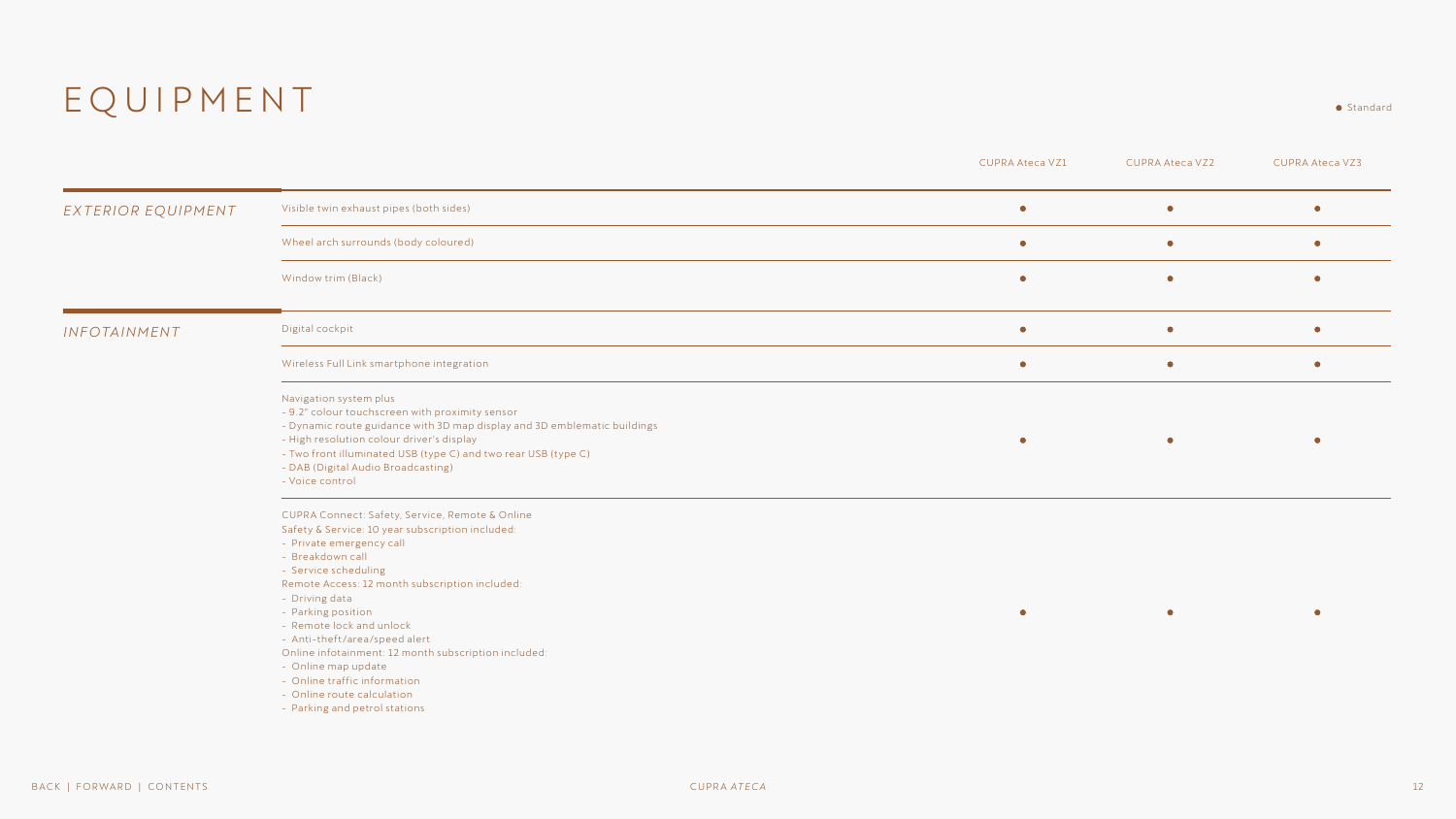### EQUIPMENT Standard – Not available

|                    |                                                                                                                                                                        | <b>CUPRA Ateca VZ1</b> | <b>CUPRA Ateca VZ2</b> | <b>CUPRA Ateca VZ3</b> |
|--------------------|------------------------------------------------------------------------------------------------------------------------------------------------------------------------|------------------------|------------------------|------------------------|
| INTERIOR EQUIPMENT | Pedal cluster                                                                                                                                                          | $\bullet$              | $\bullet$              | $\bullet$              |
|                    | Ambient lighting (multi-coloured) & LED interior illumination                                                                                                          | $\bullet$              | $\bullet$              |                        |
|                    | Interior lighting:<br>- Front courtesy light with front and rear reading lights<br>- Ambient spot lighting with front footwell illumination<br>- Illuminated glove box | $\bullet$              | $\bullet$              |                        |
|                    | Document holder under left front seat                                                                                                                                  | $\bullet$              | $\bullet$              |                        |
| SEATS AND TRIM     | Driver and passenger seats, manual height and lumbar adjustment                                                                                                        | $\bullet$              | $\bullet$              | $\bullet$              |
|                    | Electric driver seat with memory function                                                                                                                              |                        | $\bullet$              | $\bullet$              |
|                    | Front centre armrest                                                                                                                                                   | $\bullet$              | $\bullet$              |                        |
|                    | Front seat with back storage pockets                                                                                                                                   | $\bullet$              | $\bullet$              |                        |
|                    | Bucket sport seats in Alcantara                                                                                                                                        | $\bullet$              | $\sim$                 | $\sim$                 |
|                    | Petrol blue leather bucket seats for CUPRA                                                                                                                             |                        | $\bullet$              |                        |
|                    | Illuminated aluminium front door sill                                                                                                                                  | $\bullet$              | $\bullet$              | $\bullet$              |
|                    | Leather sports steering wheel and gear knob                                                                                                                            | $\bullet$              | $\bullet$              |                        |
|                    | CUPRA steering wheel emblem                                                                                                                                            | $\bullet$              | $\bullet$              | $\bullet$              |
|                    | Heated steering wheel                                                                                                                                                  | $\bullet$              | $\bullet$              |                        |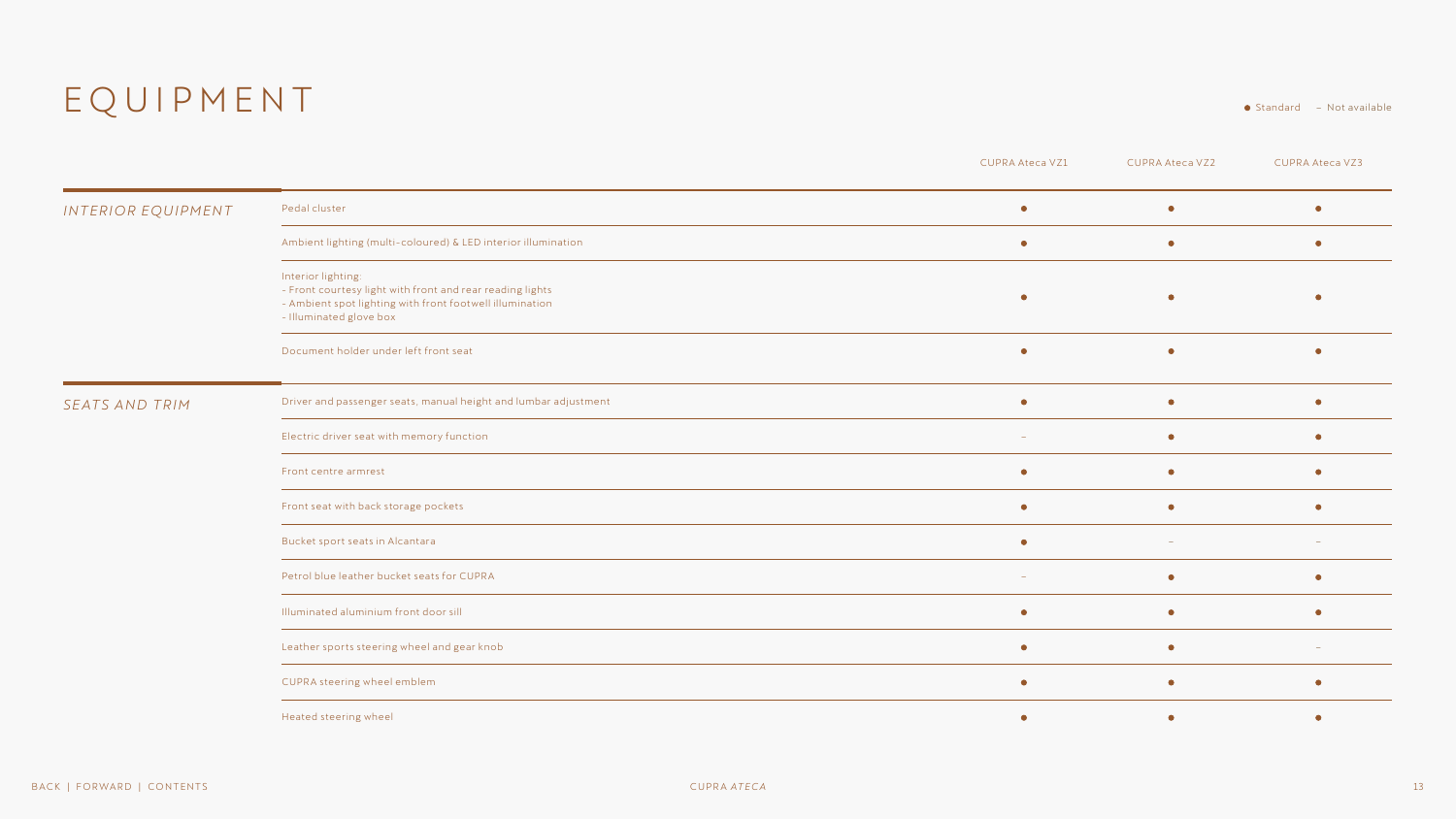### $E \overline{Q} \overline{U} \overline{P} \overline{M} \overline{E} \overline{N}$   $\overline{T}$   $\bullet$  standard – Not available

|                       |                                                                                                                                                 | <b>CUPRA Ateca VZ1</b>   | <b>CUPRA Ateca VZ2</b> | <b>CUPRA Ateca VZ3</b> |
|-----------------------|-------------------------------------------------------------------------------------------------------------------------------------------------|--------------------------|------------------------|------------------------|
| <b>SEATS AND TRIM</b> | CUPRA supersports steering wheel including satellite buttons                                                                                    | $\sim$                   | $\sim$                 |                        |
|                       | Rear armrest with access to the boot                                                                                                            | $\bullet$                | $\bullet$              |                        |
|                       | Split folding rear seats (60/40)                                                                                                                | $\bullet$                | $\bullet$              |                        |
| FUNCTIONAL AND        | 12v socket in front                                                                                                                             |                          | $\bullet$              |                        |
| MECHANICAL            | Cruise control system with speed limiter                                                                                                        | $\bullet$                | $\bullet$              |                        |
|                       | Convenience pack<br>- Auto-dimming rear view mirror<br>- Auto-headlights with automatic coming & leaving home function<br>- Rain-sensing wipers |                          | $\bullet$              |                        |
|                       | Dual-zone climate control                                                                                                                       | $\bullet$                | $\bullet$              |                        |
|                       | Electric front and rear windows                                                                                                                 | $\bullet$                | $\bullet$              | $\bullet$              |
|                       | Electric parking brake including Autohold function                                                                                              | $\bullet$                | $\bullet$              |                        |
|                       | Electric tailgate with virtual pedal                                                                                                            | $\sim$                   | $\bullet$              | $\bullet$              |
|                       | Heated front seats                                                                                                                              | $\overline{\phantom{a}}$ | $\bullet$              |                        |
|                       | Wireless phone charger                                                                                                                          | $\bullet$                | $\bullet$              |                        |
|                       | Park assist: Self parking functionality (includes front and rear parking sensors)                                                               | $\bullet$                | ٠                      |                        |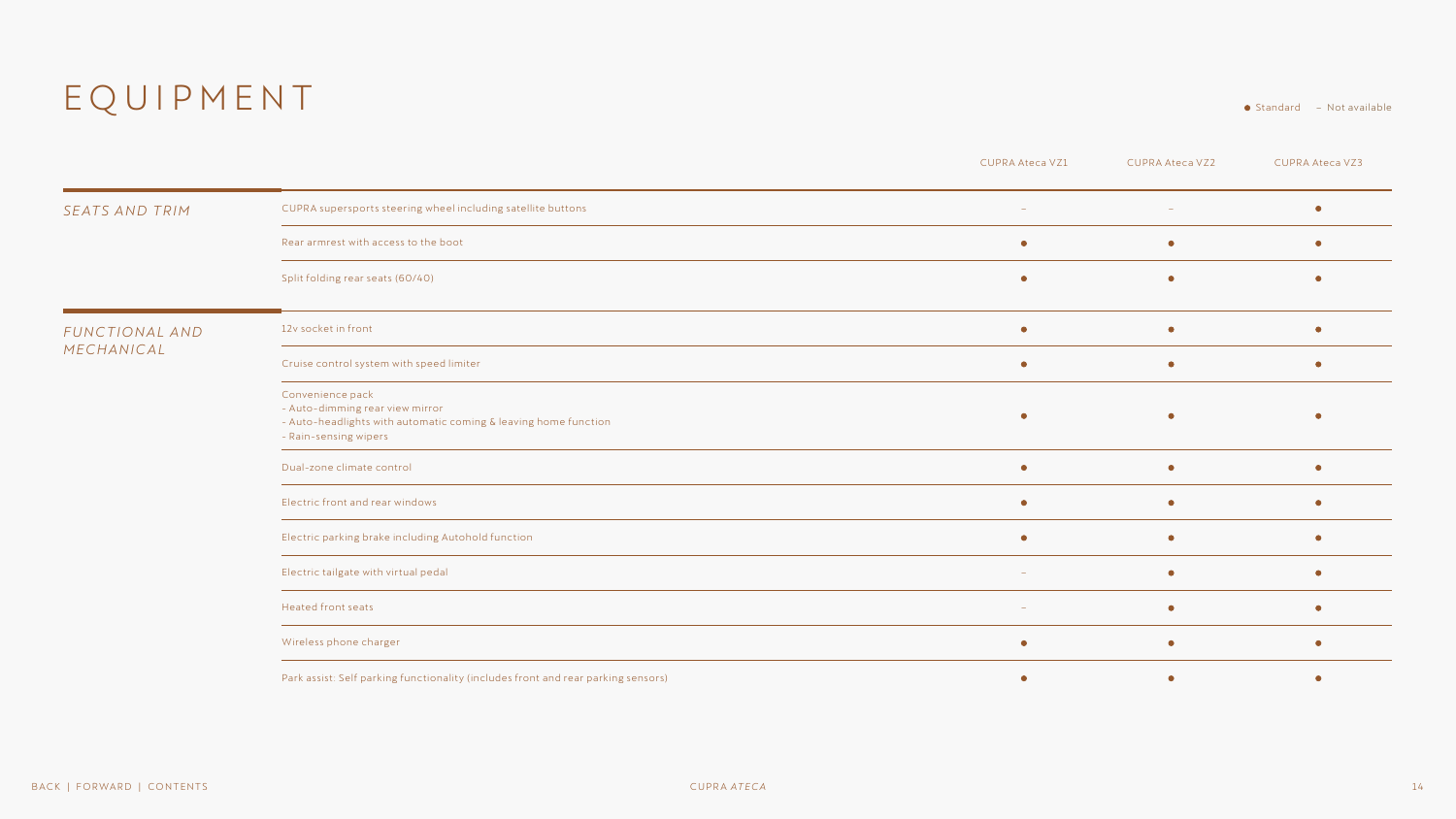### EQUIPMENT

|                     |                                                                                                                                                          | <b>CUPRA Ateca VZ1</b> | <b>CUPRA Ateca VZ2</b> | <b>CUPRA Ateca VZ3</b> |
|---------------------|----------------------------------------------------------------------------------------------------------------------------------------------------------|------------------------|------------------------|------------------------|
| <b>FUNCTIONAL</b>   | Front and rear-view camera                                                                                                                               | О                      | ۰                      |                        |
| AND MECHANICAL      | Top view camera                                                                                                                                          | $\bullet$              | $\bullet$              |                        |
|                     | CUPRA drive profile<br>- Four different modes (Normal-Sport-CUPRA-Individual)<br>- Gear shifts mode (only DSG models)<br>- Dynamic Chassis Control (DCC) |                        | $\bullet$              |                        |
|                     | Steering wheel-mounted gearshift paddles (DSG models only)                                                                                               | $\bullet$              | $\bullet$              |                        |
|                     | <b>Suspension (CUPRA Sport)</b>                                                                                                                          |                        | $\bullet$              |                        |
| SAFETY AND SECURITY | ABS, Traction Control System (TCS), Electronic Stability Control (ESC), Electronic differential lock system (XDS)                                        |                        | $\bullet$              |                        |
|                     | Alarm                                                                                                                                                    |                        | $\bullet$              |                        |
|                     | Keyless entry                                                                                                                                            | $\bullet$              | $\bullet$              |                        |
|                     | Driver and front passenger airbags with front passenger airbag deactivation, front side airbags, two curtain airbags,<br>driver's knee airbag            |                        | $\bullet$              |                        |
|                     | Front and rear seat belt reminders                                                                                                                       | $\bullet$              | $\bullet$              |                        |
|                     | Front Assist including autonomous emergency braking (without adaptive cruise control)                                                                    |                        |                        |                        |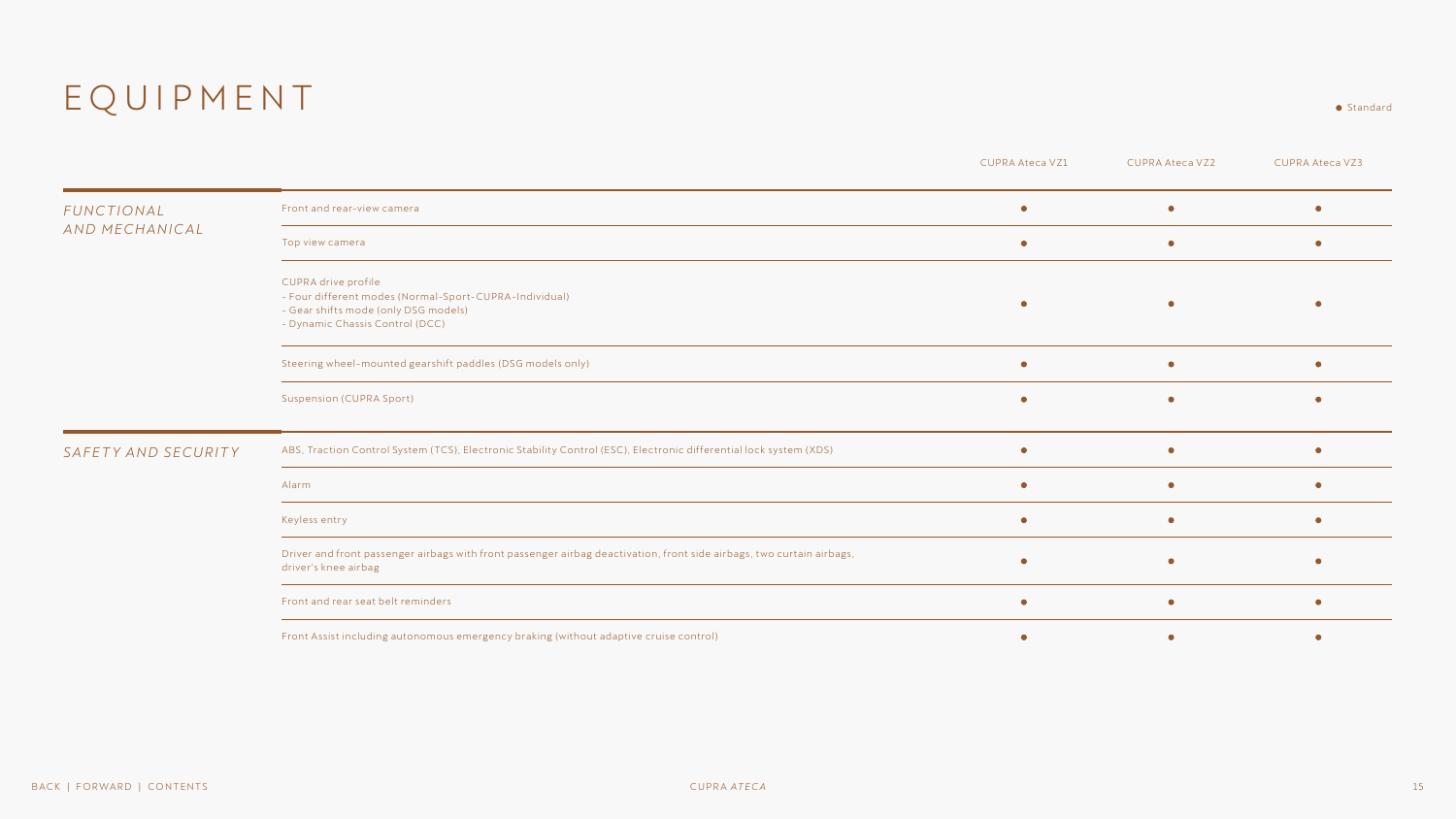### EQUIPMENT Standard – Not available

CUPRA Ateca VZ1 CUPRA Ateca VZ2 CUPRA Ateca VZ3

| SAFETY AND SECURITY | Safe and Driving Pack<br>- Adaptive Cruise Control (with "Follow-to-Stop") and Speed Limiter<br>- High beam control<br>- Lane keeping system plus semi-automatic vehicle control in a medical emergency and traffic jam assist<br>- With traffic signs recognition<br>- Side Assist & Exit Assist<br>- With multifunction camera<br>- Front Assist including city automatic emergency braking for ACC |        |        |  |
|---------------------|-------------------------------------------------------------------------------------------------------------------------------------------------------------------------------------------------------------------------------------------------------------------------------------------------------------------------------------------------------------------------------------------------------|--------|--------|--|
|                     | <b>Brembo brakes</b>                                                                                                                                                                                                                                                                                                                                                                                  | $\sim$ | $\sim$ |  |
|                     | Hill hold control                                                                                                                                                                                                                                                                                                                                                                                     |        |        |  |
|                     | ISOFIX points in outer rear seats with top tether anchorage points                                                                                                                                                                                                                                                                                                                                    |        |        |  |
|                     | Locking wheel bolts                                                                                                                                                                                                                                                                                                                                                                                   |        |        |  |
|                     | Tiredness recognition system                                                                                                                                                                                                                                                                                                                                                                          |        |        |  |
|                     | Tyre pressure monitoring                                                                                                                                                                                                                                                                                                                                                                              |        |        |  |

The CUPRA Connect services can be operated only by using available public communication technologies. Please note that due to development of these technologies, especially mobile networks, CUPRA cannot guarantee consistent availability in all countries for the duration of CUPRA Connect services. Possible changes in technology may cause permanent unavailability of them.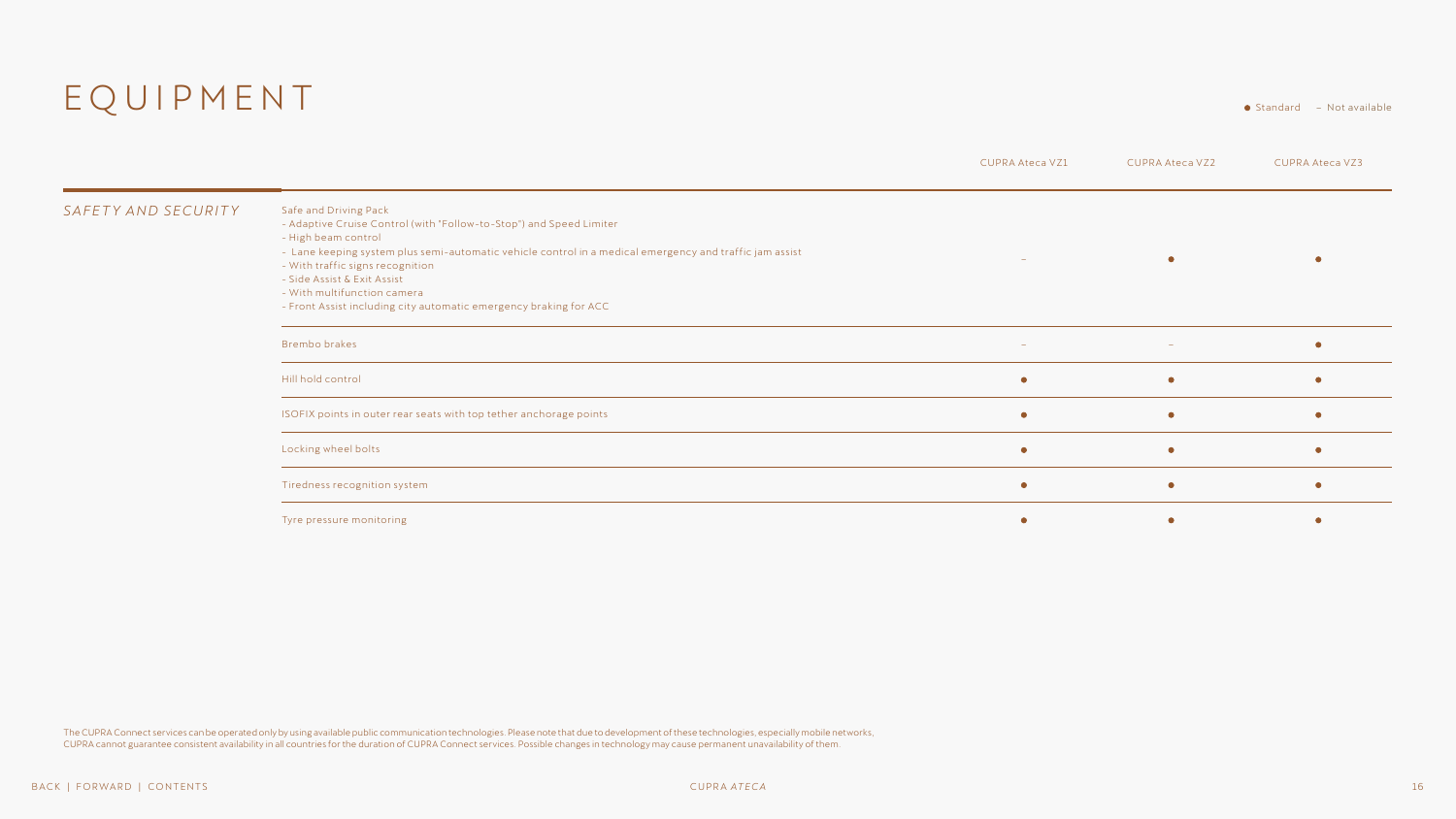### <span id="page-16-0"></span>OPTIONS Standard Optional – Not available

|                    |                                                                | <b>CUPRA Ateca VZ1</b> | <b>CUPRA Ateca VZ2</b> | <b>CUPRA Ateca VZ3</b> | <b>Basic price</b> | VAT<br>@ 20% | Recommended<br>retail price |
|--------------------|----------------------------------------------------------------|------------------------|------------------------|------------------------|--------------------|--------------|-----------------------------|
| WHEELS AND TYRES   | Space saver spare wheel (in lieu of standard tyre repair kit)* | $\circ$                | $\circ$                | $\sim$                 | £100.00            | £20.00       | £120.00                     |
|                    | 19" Copper Alloy wheels                                        | $\circ$                | $\circ$                | $\bullet$              | £841.67            | £168.33      | £1,010.00                   |
|                    | <b>Brembo Brakes**</b>                                         | $\circ$                | $\circ$                | $\bullet$              | £2,300.00          | £460.00      | £2,760.00                   |
| EXTERIOR EQUIPMENT | Towbar pre-installation with hook                              | $\circ$                | $\circ$                | $\circ$                | £595.83            | £119.17      | £715.00                     |
|                    | Towbar pre-installation                                        | $\circ$                | $\circ$                | $\circ$                | £108.33            | £21.67       | £130.00                     |
|                    | Panoramic sunroof                                              | $\circ$                | $\circ$                | $\circ$                | £895.83            | £179.17      | £1,075.00                   |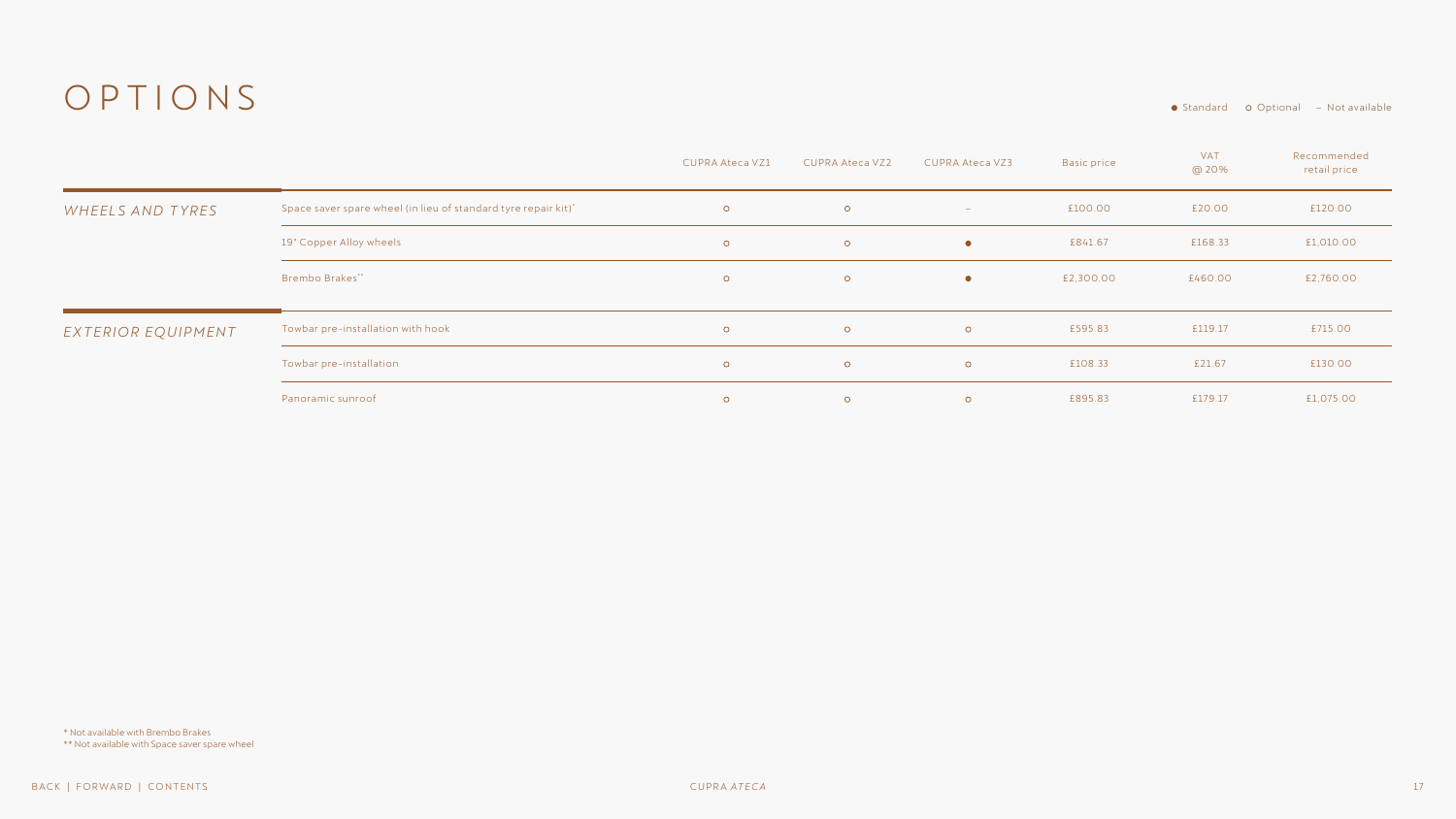### <span id="page-17-0"></span>PAINT & UPHOLSTERY OPTIONS

● Standard o Optional – Not available

|            |                                            | <b>CUPRA Ateca VZ1</b> | <b>CUPRA Ateca VZ2</b> | CUPRA Ateca VZ3 | <b>Basic price</b> | <b>VAT</b><br>@ 20% | Recommended<br>retail price |
|------------|--------------------------------------------|------------------------|------------------------|-----------------|--------------------|---------------------|-----------------------------|
| PAINT      | Non-metallic Bila White                    | $\circ$                | $\circ$                | $\circ$         | £0.00              | £0.00               | £0.00                       |
|            | Metallic Rhodium Grey                      | $\circ$                | $\circ$                | $\circ$         | £458.00            | £91.67              | £550.00                     |
|            | Metallic Nevada White                      | $\circ$                | $\circ$                | $\circ$         | £458.00            | £91.67              | £550.00                     |
|            | Premium Metallic Black Magic               | $\circ$                | $\circ$                | $\circ$         | £687.50            | £137.50             | £825.00                     |
|            | Premium Metallic Dark Camouflage           | $\circ$                | $\circ$                | $\circ$         | £687.50            | £137.50             | £825.00                     |
|            | Premium Metallic Velvet Red                | $\circ$                | $\circ$                | $\circ$         | £687.50            | £137.50             | £825.00                     |
| UPHOLSTERY | Bucket sport seats in Alcantara            | $\bullet$              | $\sim$                 | $\sim$          | £0.00              | £0.00               | £0.00                       |
|            | Petrol blue leather bucket seats for CUPRA | $\sim$                 | $\bullet$              | $\bullet$       | £0.00              | £0.00               | £0.00                       |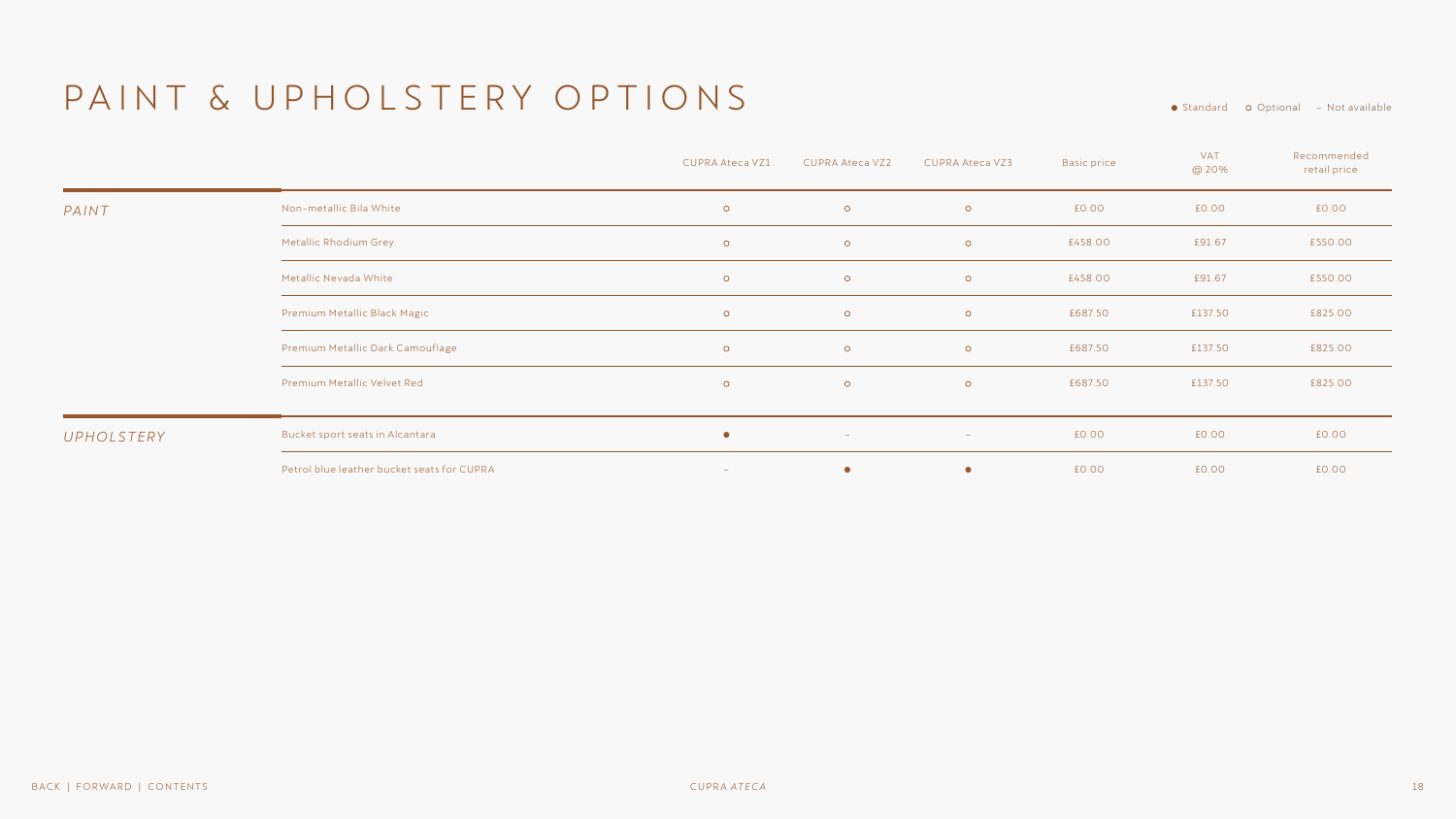<span id="page-18-0"></span>

### **VEHICLE** EXCISE DUTY

All new vehicles are subject to a form of Vehicle Excise Duty (VED) based on the type of fuel the vehicle uses and it's carbon dioxide  $(CO_2)$  emission level, measured in grammes per kilometre (g/km). The table opposite illustrates the duty you will pay based on the DVLA bandings.

The standard rate for Petrol and Diesel is £155 and £145 for Alternative Fuel Vehicles. Please be aware vehicles with a list price (RRP), including options, higher than £40,000 will incur an additional £335 a year in vehicle tax, from the second time the vehicle is taxed. For full details please refer to **[gov.uk/vehicle-tax-rate-tables](https://www.gov.uk/vehicle-tax-rate-tables)**.

Please note: The Autumn Budget 2017 announced that new diesel vehicles registered after 1 April 2018, that do not meet the RDE2 standard will be charged a supplement on their 1st year rate, to the effect of moving up by one VED band.

### 12-MONTH ROAD FUND LICENCE (RFL) **RATE FOR PETROL AND DIESEL CARS** *REGISTERED ON OR AFTER 1 APRIL 2021.*

| CO <sub>2</sub> g/km | 1st year rate<br>Petrol / Diesel | 1st year rate<br><b>Alternative Fuel</b><br>Vehicles (AFVs) |
|----------------------|----------------------------------|-------------------------------------------------------------|
| $\overline{O}$       | £0                               | £Ο                                                          |
| 1 to 50              | £10                              | £0                                                          |
| 51 to 75             | £25                              | £15                                                         |
| 76 to 90             | £115                             | £105                                                        |
| 91 to 100            | £140                             | £130                                                        |
| 101 to 110           | £160                             | £150                                                        |
| 111 to 130           | £180                             | £170                                                        |
| 131 to 150           | £220                             | £210                                                        |
| 151 to 170           | £555                             | £545                                                        |
| 171 to 190           | £895                             | £885                                                        |
| 191 to 225           | £1,345                           | £1,335                                                      |
| 226 to 254           | £1,910                           | £1,900                                                      |
| <b>Over 255</b>      | £2,245                           | £2,235                                                      |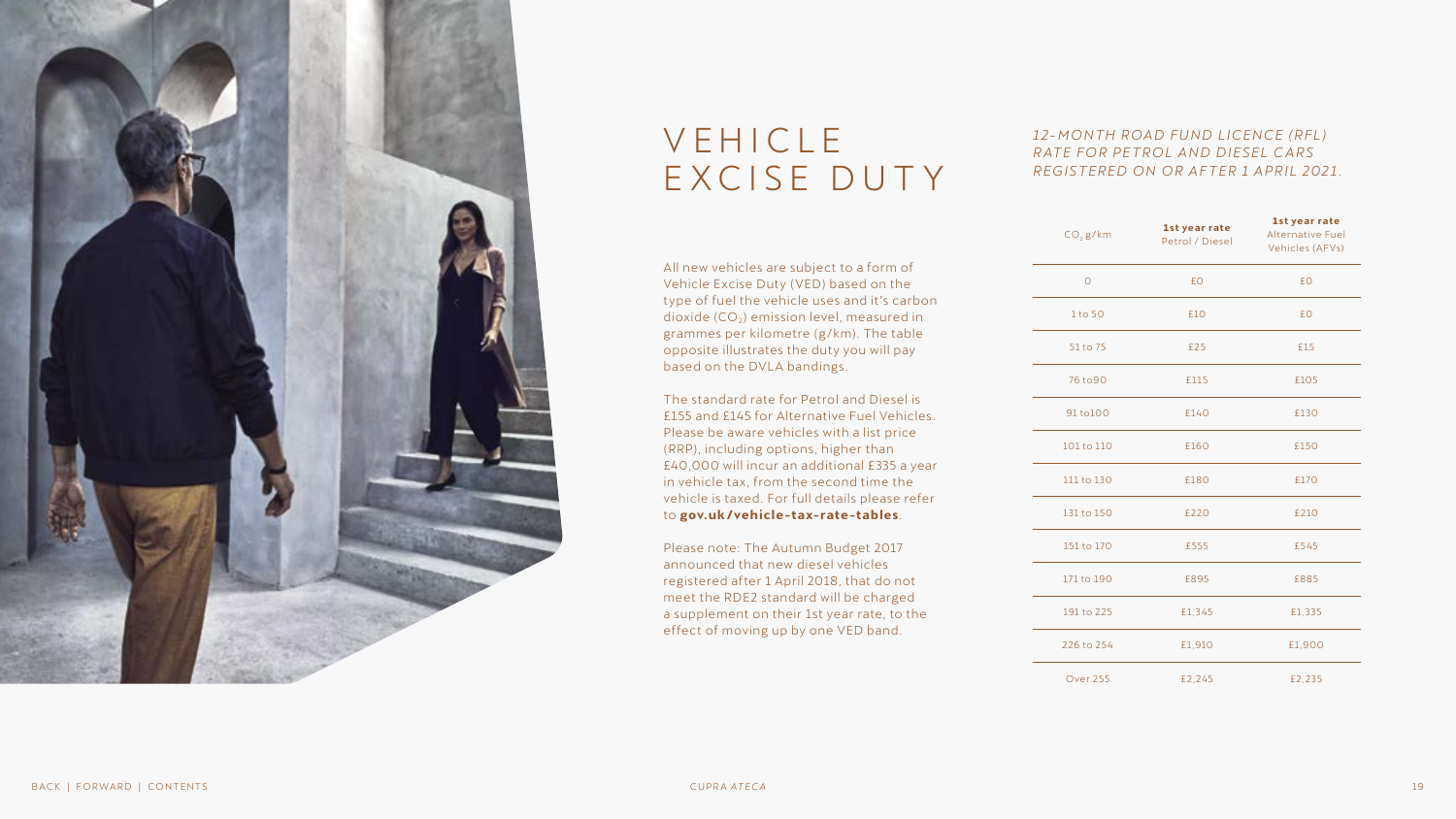### BENEFIT IN KIND TA X

### **HOW TO CALCULATE** *YOUR LIABILITY*

The BIK percentage value is based on the CO<sub>2</sub> emissions of the vehicle for the current tax year 2021/22.

| <b>BIK calculation example:</b>                     |
|-----------------------------------------------------|
| <b>CUPRA Ateca VZ12.0 TSI DSG-auto 4Drive 300PS</b> |

| P11D value (OTR price less RFL<br>and first registration fee)  | £38,125.00          |  |  |
|----------------------------------------------------------------|---------------------|--|--|
| WLTP CO <sub>2</sub> emissions (g/km)                          | 202                 |  |  |
| Company car BIK tax based<br>on CO <sub>2</sub> emission level | 37%                 |  |  |
| Taxable BIK (for 2021/22 tax year):<br>37% of £38,125.00       | £14.106.25          |  |  |
|                                                                |                     |  |  |
| <b>Annual Company Car Tax</b><br>2021/22 (@20% Income Tax)     |                     |  |  |
| 20% of £14,106.25                                              | £2,821.25 per annum |  |  |
| <b>Monthly Company Car Tax</b><br>2021/22 (@20% Income Tax)    |                     |  |  |

<span id="page-19-0"></span>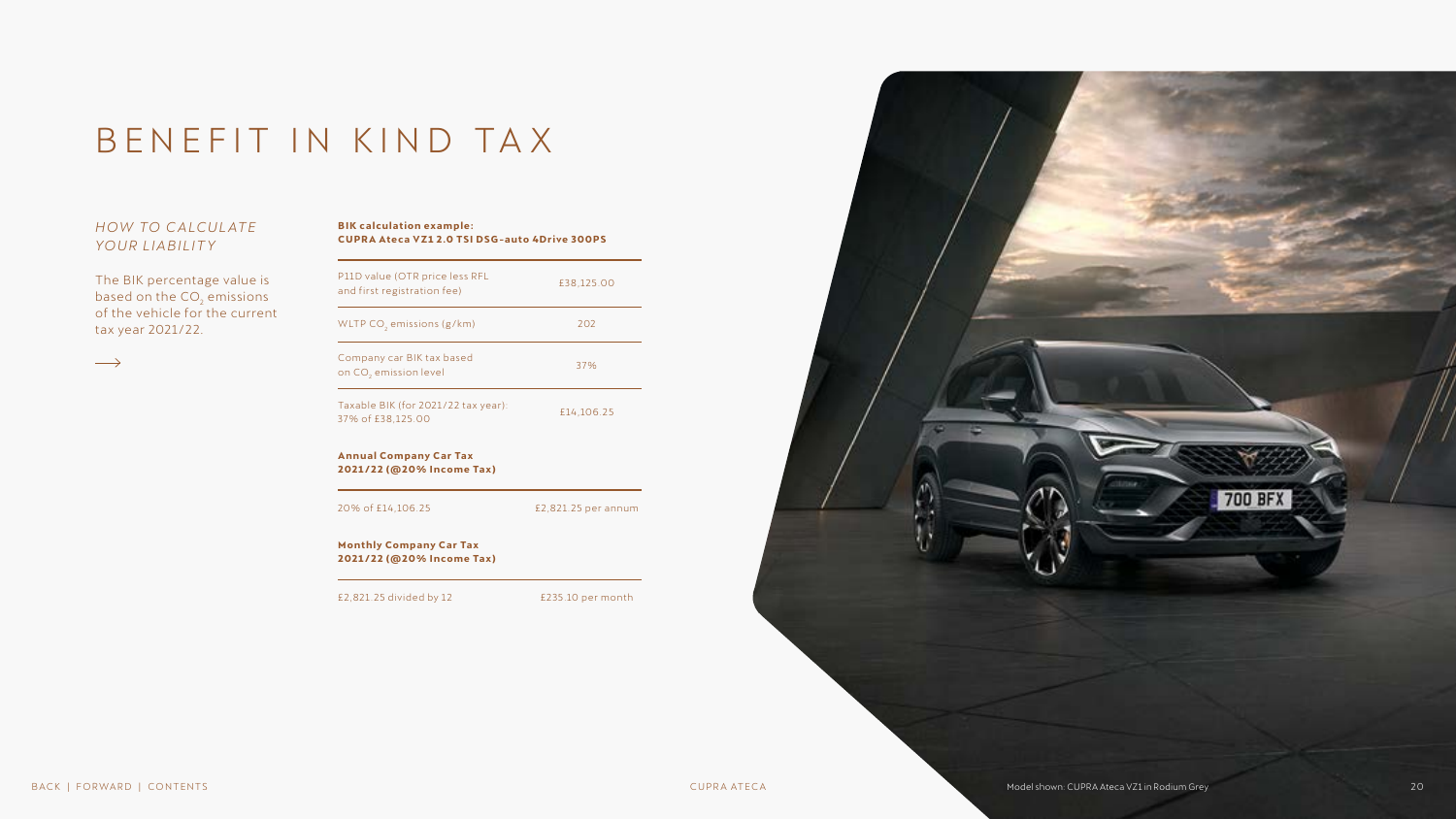<span id="page-20-0"></span>

|              |                                            | <b>CUPRA Ateca VZ1</b><br>2.0 TSI DSG-auto 4Drive 300PS | <b>CUPRA Ateca VZ2</b><br>2.0 TSI DSG-auto 4Drive 300PS | <b>CUPRA Ateca VZ3</b><br>2.0 TSI DSG-auto 4Drive 300PS |
|--------------|--------------------------------------------|---------------------------------------------------------|---------------------------------------------------------|---------------------------------------------------------|
| ENGINE       | Type (cylinders / valves per cylinder)     | 4/4                                                     | 4/4                                                     | 4/4                                                     |
|              | Displacement (cc)                          | 1984                                                    | 1984                                                    | 1984                                                    |
|              | Bore and stroke (mm)                       | 82.5 / 92.8                                             | 82.5 / 92.8                                             | 82.5 / 92.8                                             |
|              | Compression ratio                          | 9.3                                                     | 9.3                                                     |                                                         |
|              | Maximum power (kW (PS) / rpm) <sup>1</sup> | 221 (300) 5300-6500                                     | 221 (300) 5300-6500                                     |                                                         |
|              | Maximum torque (Nm / rpm)                  | 400 / 2000-5200                                         | 400 / 2000-5200                                         | 400 / 2000-5200                                         |
|              | Fuel supply system                         | TSI Direct Injection                                    | <b>TSI Direct Injection</b>                             | <b>TSI Direct Injection</b>                             |
|              | Fueltype                                   | Petrol                                                  | Petrol                                                  | Petrol                                                  |
|              | Emission control                           | RDE <sub>2</sub>                                        | RDE <sub>2</sub>                                        |                                                         |
|              | Start / stop system                        | Yes                                                     | Yes                                                     | Yes                                                     |
| TRANSMISSION | Gearbox type                               | 7-speed automatic                                       | 7-speed automatic                                       | 7-speed automatic                                       |

1. The maximum power output figures are quoted in PS (or Pferdestärke, which is the metric equivalent of horsepower). To convert from metric to imperial horsepower, divide the PS by 1.0139.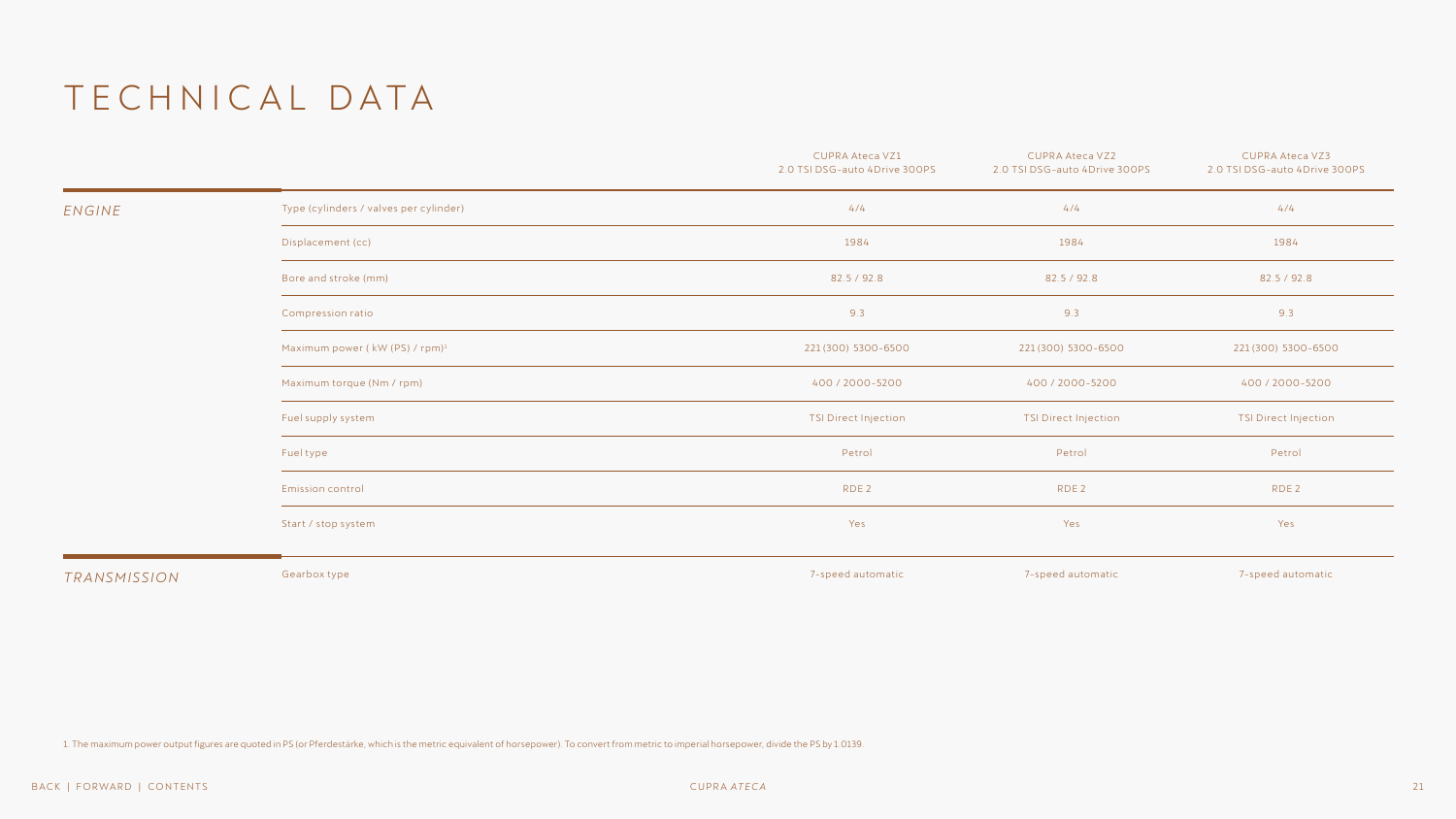|                                           |                                           | <b>CUPRA Ateca VZ1</b><br>2.0 TSI DSG-auto 4Drive 300PS | CUPRA Ateca VZ2<br>2.0 TSI DSG-auto 4Drive 300PS | <b>CUPRA Ateca VZ3</b><br>2.0 TSI DSG-auto 4Drive 300PS |
|-------------------------------------------|-------------------------------------------|---------------------------------------------------------|--------------------------------------------------|---------------------------------------------------------|
| PERFORMANCE                               | Maximum speed (km/h)                      | 250                                                     | 250                                              | 250                                                     |
|                                           | Maximum speed $(mph)^2$                   | 155                                                     | 155                                              | 155                                                     |
|                                           | Acceleration 0-62mph (s) (0-100 KM/H (S)) | 4.9                                                     | 4.9                                              | 4.9                                                     |
| FUEL CONSUMPTION <sup>3</sup><br>(WLTP)   | Combined mpg range                        | 29.7-31.7                                               | 29.7-31.7                                        | 29.7-31.7                                               |
| EMISSION (WLTP) CO <sub>2</sub><br>(G/KM) |                                           | 202                                                     | 202                                              | 202                                                     |

2. Where law permits

3. Official fuel consumption according to EU Directive 99/94. The consumption calculation according to 1999/100/EC is based on the actual unladen weight of the vehicle. Additional specifications can lead to a higher weight traffic conditions, environmental influences and vehicle condition can in practice lead to consumption figures which may differ from those calculated within this standard. Figures quoted are for a range of configurations a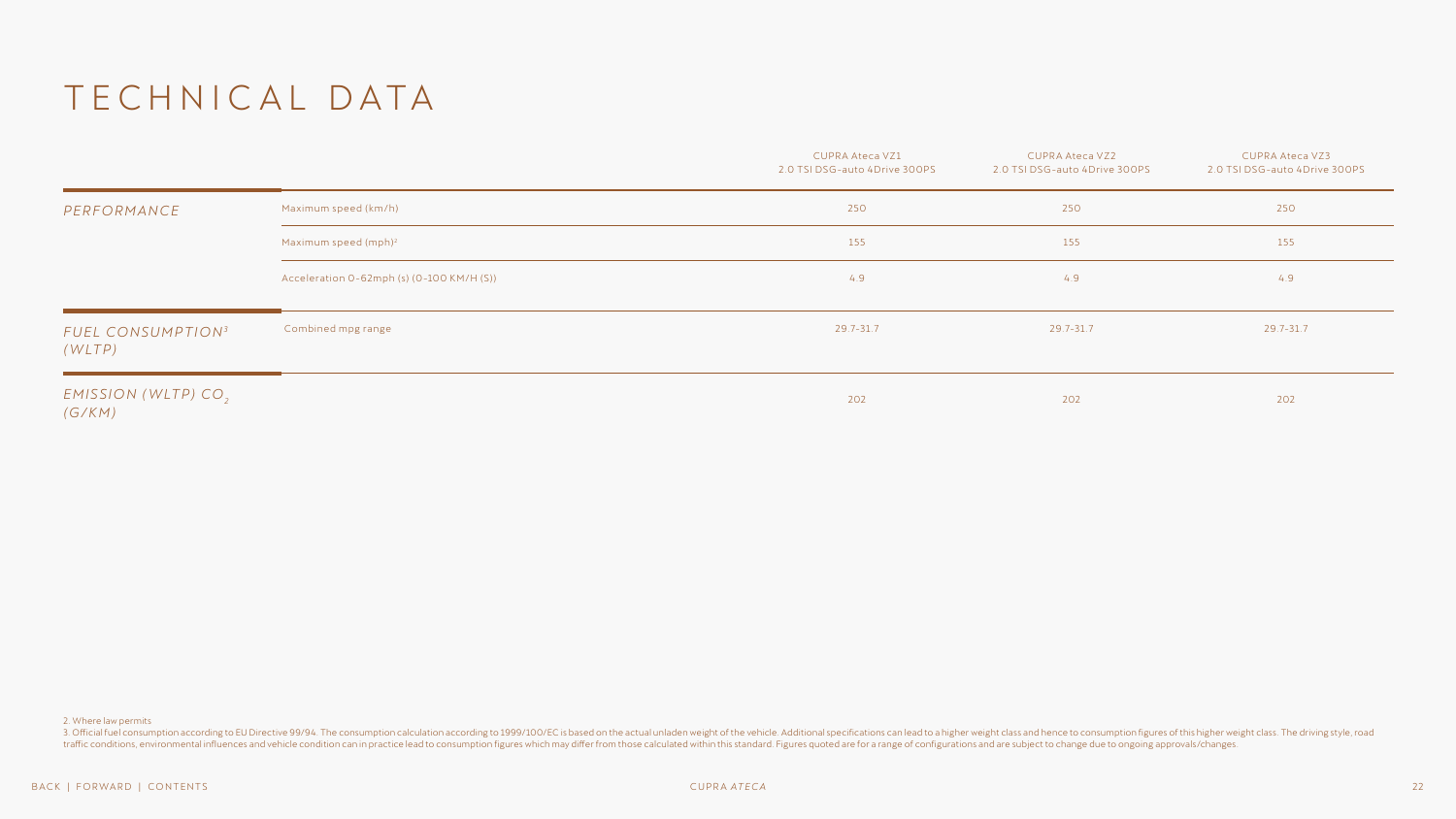|                |                                            | <b>CUPRA Ateca VZ1</b><br>2.0 TSI DSG-auto 4Drive 300PS | <b>CUPRA Ateca VZ2</b><br>2.0 TSI DSG-auto 4Drive 300PS                                                         | <b>CUPRA Ateca VZ3</b><br>2.0 TSI DSG-auto 4Drive 300PS |  |  |  |
|----------------|--------------------------------------------|---------------------------------------------------------|-----------------------------------------------------------------------------------------------------------------|---------------------------------------------------------|--|--|--|
| CHASSIS        | Front suspension                           |                                                         | Independent type McPherson - coil springs - hydraulic shock absorber [DCC equipment (Adaptive chassis control)] |                                                         |  |  |  |
|                | Rear suspension                            |                                                         | Multilink axle, coil springs and hydraulic shock absorber [DCC equipment (Adaptive chassis control)]            |                                                         |  |  |  |
|                | Steering system                            |                                                         | R-EPS (Rack Electric Power System); in CUPRA: Progressive steering                                              |                                                         |  |  |  |
|                | Turning circle diameter [wall to wall] (m) | 10.8                                                    | 10.8                                                                                                            | 10.8                                                    |  |  |  |
| BRAKING SYSTEM | Anti-lock Braking System (ABS)             |                                                         | Dual hydraulic circuit and brake system diagonal split with brake booster                                       |                                                         |  |  |  |
|                | Type (front / rear)                        |                                                         | Front and rear ventilated disc brakes                                                                           |                                                         |  |  |  |
|                | Front discs (mm)                           | 340 x 30<br>370 x 32 (optional Brembo brakes)           | 340 x 30<br>370 x 32<br>370 x 32 (optional Brembo brakes)                                                       |                                                         |  |  |  |
|                | Rear discs (mm)                            | $310 \times 22$                                         | $310 \times 22$                                                                                                 | $310 \times 22$                                         |  |  |  |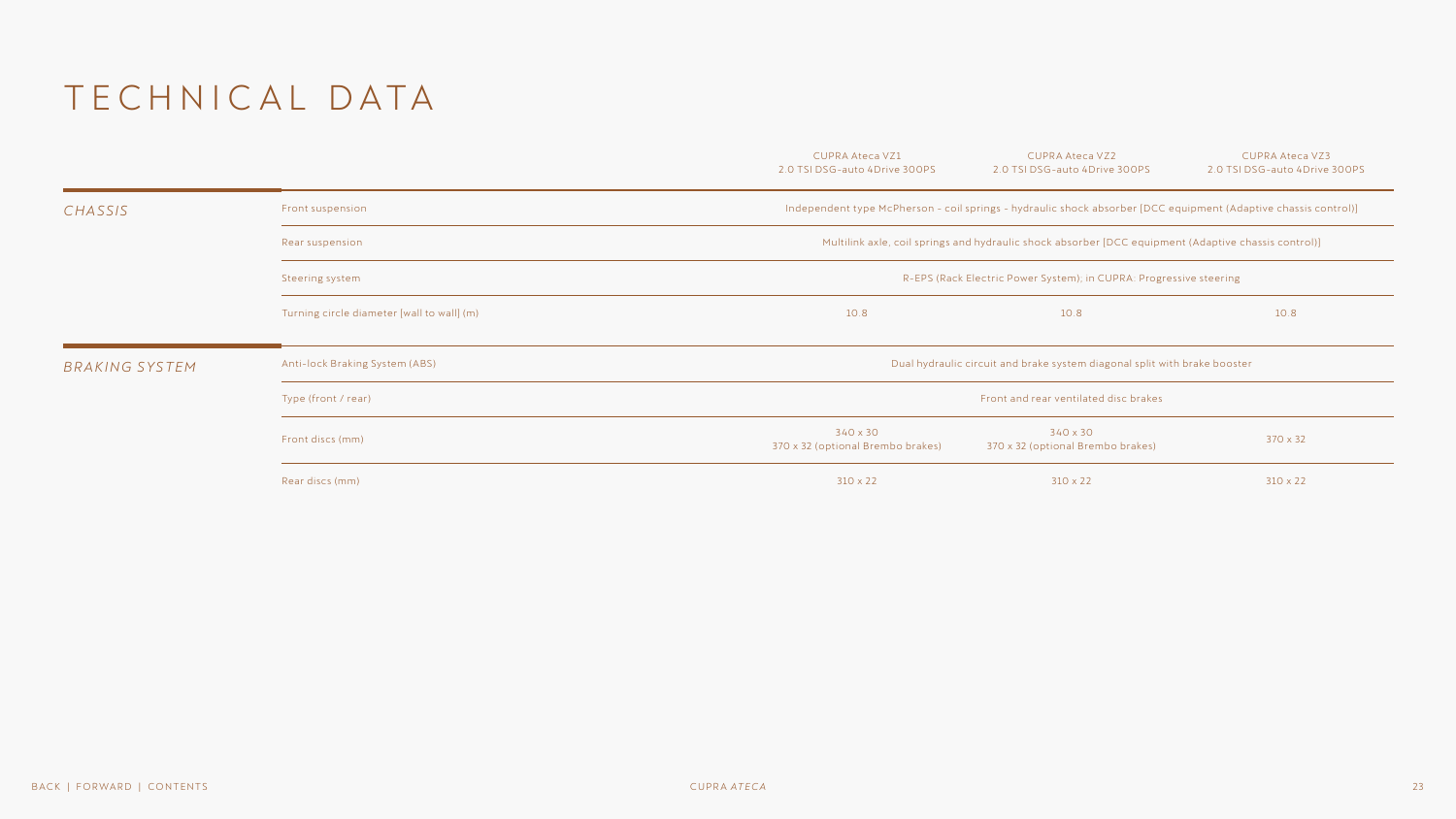|            |                                        | CUPRA Ateca VZ1<br>2.0 TSI DSG-auto 4Drive 300PS | CUPRA Ateca VZ2<br>2.0 TSI DSG-auto 4Drive 300PS | <b>CUPRA Ateca VZ3</b><br>2.0 TSI DSG-auto 4Drive 300PS |
|------------|----------------------------------------|--------------------------------------------------|--------------------------------------------------|---------------------------------------------------------|
| WEIGHTS    | Kerb weight [with driver] (kg)         | 1628                                             | 1628                                             | 1628                                                    |
|            | Permissible gross weight (kg)          | 2140                                             | 2140                                             | 2140                                                    |
|            | Max. towing weight without brake (kg)  | 750                                              | 750                                              | 750                                                     |
|            | Max. towing weight with brake 8% (kg)  | 2100                                             | 2100                                             | 2100                                                    |
|            | Max. towing weight with brake 12% (kg) | 2100                                             | 2100                                             | 2100                                                    |
| DIMENSIONS | Boot capacity (I)                      | 485                                              | 485                                              | 485                                                     |
|            | Fuel tank capacity (I)                 | 55                                               | 55                                               | 55                                                      |







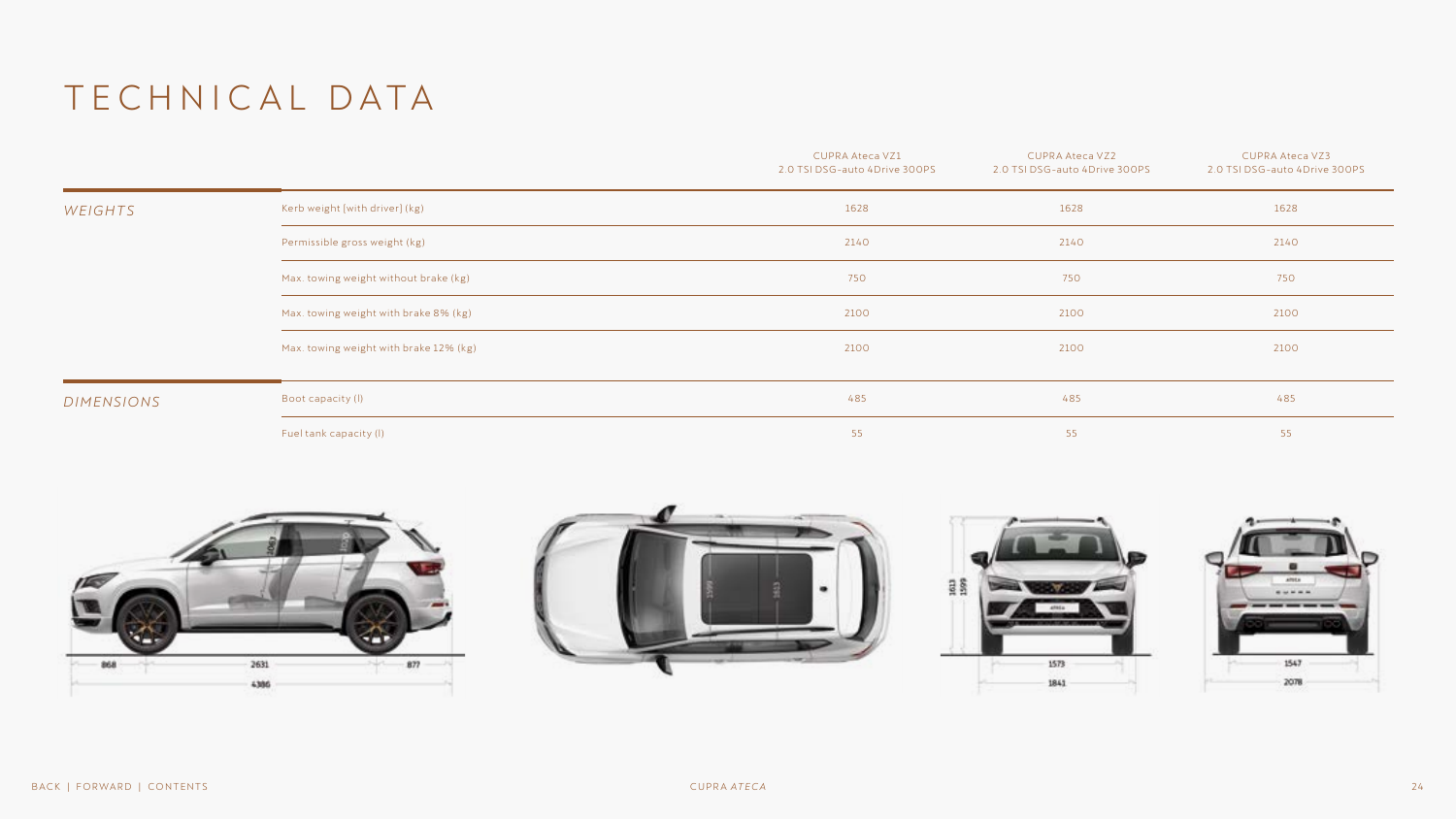### YOUR TYRE LABEL

They may not be the first part of your CUPRA you notice, but your tyres play a vital role in keeping you on the road. Your EU tyre label tells you everything you need to know.

Due to the variation of tyres that may be fitted during production, the configurator will show multiple tyre labels. It is not possible to select a specific tyre when ordering a vehicle.

You'll see more in-depth information on your tyres while configuring your car. Click **[here](https://configurator.cupraofficial.co.uk/model?wf=cupra-uk)** to start building your CUPRA now.



#### *FUEL EFFICIENCY*

This is a measure of 'rolling resistance' – in other words, the amount of energy lost through motion. The lower the rolling resistance, the lower your fuel consumption, with tyres rated as class A being the most efficient.

#### *WET GRIP*

Rigorous testing ensures your tyres give great handling and performance in all conditions. Wet grip specifically measures how well you can brake in wet conditions, with grade A giving the shortest stopping distance.

#### *EXTERNAL NOISE*

Tyres are carefully measured so you know exactly how much noise they'll make while driving. If decibels don't mean a lot to you, don't worry. Each tyre also falls into a noise class A being the quietest and C the loudest.

 $\longrightarrow$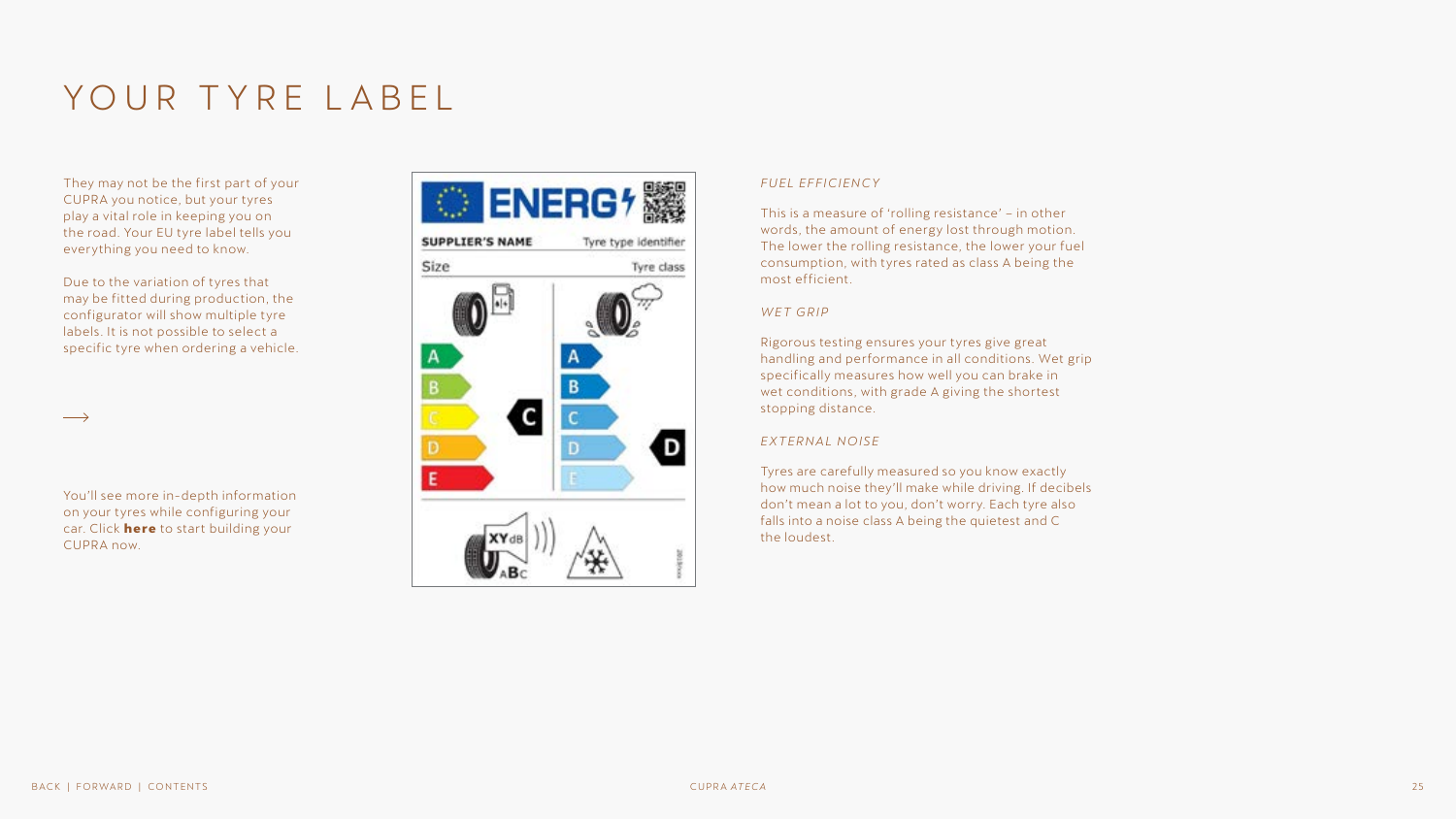### <span id="page-25-0"></span>WARRANTIES & SERVICE PLANS

Prices are subject to change.

|                     |                                                                                                                                                                                                                                                                       |                                 | All trims | <b>Basic price</b> | <b>VAT</b><br>@ 20% | Recommended<br>retail price         |
|---------------------|-----------------------------------------------------------------------------------------------------------------------------------------------------------------------------------------------------------------------------------------------------------------------|---------------------------------|-----------|--------------------|---------------------|-------------------------------------|
| EXTENDED WARRANTIES | When you buy a new CUPRA it is covered<br>by a 3 year/60,000 miles manufacturer<br>warranty. You can extend this cover, with a<br>4 year/75,000 miles or 5 year/90,000 miles<br>CUPRA Extended Manufacturer Warranty,<br>and get the same level of cover. It is fully | 4 years/75,000 miles            | $\circ$   | £237.50            | £47.50              | £285.00                             |
|                     | transferable to a new owner if you decided<br>to sell your CUPRA.                                                                                                                                                                                                     |                                 |           |                    |                     |                                     |
|                     | Please note: The CUPRA Extended<br>Manufacturer Warranty is only available<br>at the time of ordering a new CUPRA.                                                                                                                                                    | 5 years/90,000 miles            | $\circ$   | £391.67            | £78.33              | £470.00                             |
|                     | Extended Warranty for existing owners: If<br>your existing warranty is about to expire, or<br>if you haven't already got one in place, our<br>Extended Warranty* is designed to protect<br>you. For a quote, please speak to your<br><b>CUPRA Retailer.</b>           |                                 |           |                    |                     |                                     |
|                     |                                                                                                                                                                                                                                                                       |                                 | All trims | Upfront payment    | OR                  | Monthly cost                        |
| SERVICE PLAN        | New Fixed Price Service Plans are available<br>for cars up to 12 months. You always know                                                                                                                                                                              |                                 |           |                    |                     |                                     |
|                     | where you are with our fixed price plans<br>which are inflation proof. Available at<br>participating CUPRA Retailers.                                                                                                                                                 | Includes 1st<br>and 2nd service | $\circ$   | £414.00            |                     | 24 monthly<br>payments of<br>£17.25 |

#### *THE CUPRA WARRANTY*

#### **Three-year warranty**

All new CUPRAs registered in the UK come with a three year/60,000 miles warranty, which protects your car against the failure of most mechanical and electrical components due to manufacturing defects. This comprises a two-year manufacturer's warranty with unlimited mileage, plus a further one year up to a maximum of 60,000 miles (whichever is soonest).

#### **Retailer warranty**

Should the mileage exceed 60,000 miles within the first two years, the manufacturer's two-year warranty will still be valid. If an additional warranty for subsequent years or higher mileage is desired, it may be purchased from an authorised CUPRA Retailer or repairer, however, this additional warranty must be purchased before the mileage reaches 60,000. Cover is subject to the car being serviced and maintained according to the manufacturer's technical guidelines. Full details of the three-year warranty are available from your CUPRA Retailer or repairer.

\*SEAT Financial Services is a trading name of Volkswagen Financial Services (UK) Limited. CUPRA Extended Warranty is sold and administered by Lawshield UK and underwritten by Volkswagen Versicherung AG. Terms, conditions,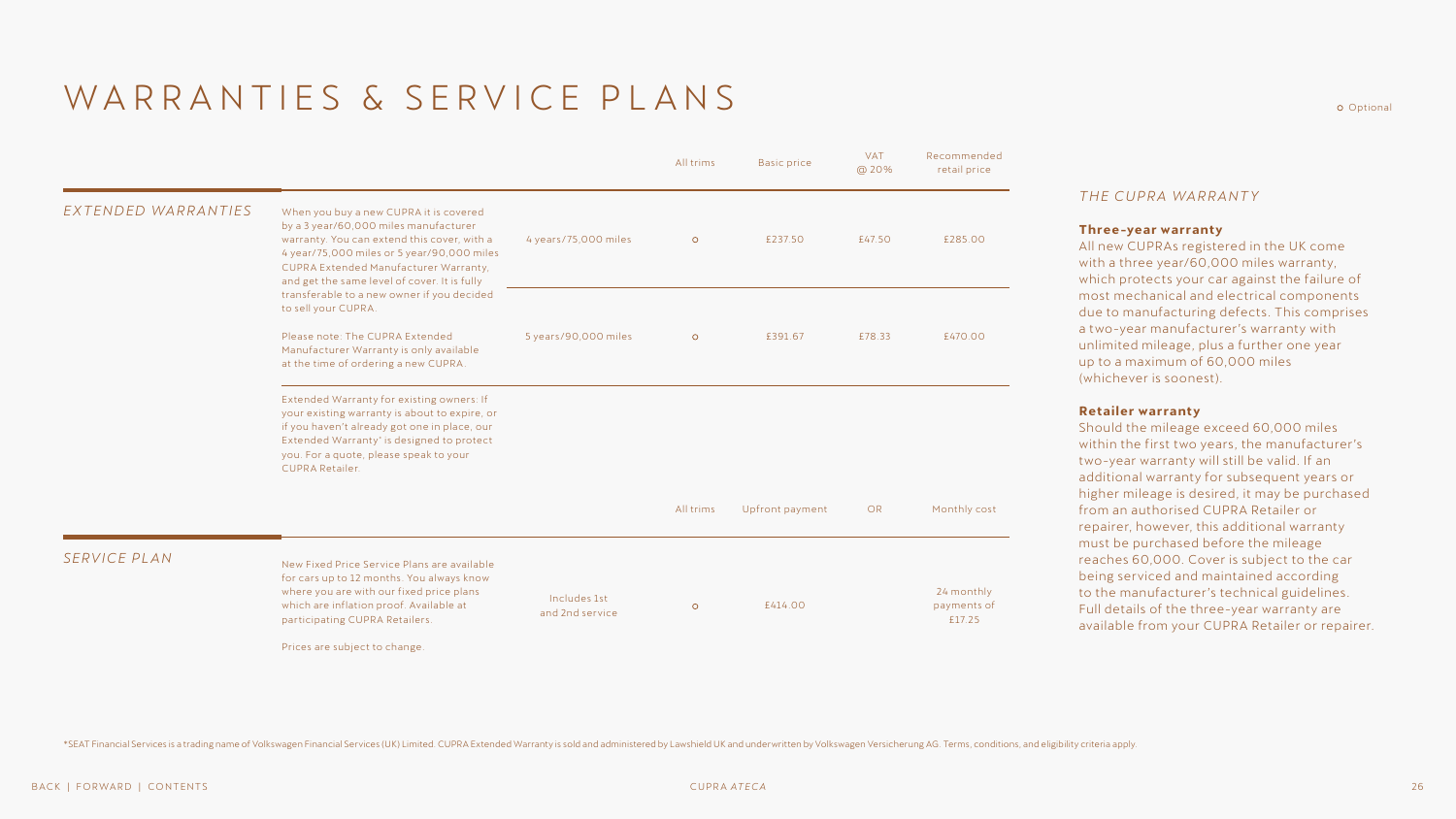### WARRANTIES & SERVICE PLANS

### *CU P R A E X TEN D ED MANUFACTURER WARRANTY*

If you take out a CUPRA Extended Manufacturer Warranty before your new car is registered, you'll get exactly the same level of cover as the three year warranty, but for up to five years. You can choose a CUPRA Extended Manufacturer Warranty to last until the end of the 4th year/ up to 75,000 miles or until the end of the 5th year/up to 90,000 miles (whichever is soonest). Please note: CUPRA Extended Manufacturer Warranty products are only available at the time of ordering your new CUPRA.

### *THREE-YEAR PAINT WARRANTY*

The paintwork of all models featured in this price list is covered against manufacturing defects for a period of three years. Naturally, the vehicle must be cared for in compliance with the operating instructions which will be found in your vehicle handbook. Please consult your authorised CUPRA Retailer or repairer for full warranty details.

### *T W ELV E-Y E A R B O DY PROTECTION WARRANTY*

The internal body sections and panels of the models featured in this price list are covered against corrosion originating from internal cavities for twelve years. Naturally, the vehicle must be cared for in compliance with the operating instructions which will be found in your vehicle handbook. Please consult your authorised CUPRA Retailer or repairer for full warranty details.

*CUPRA PARTS WARRANTY*

CUPRA parts and accessories supplied after new vehicle delivery are covered by our 24 months parts warranty.

### *CU P R A R OA DSI D E A S SIS TA N CE (INCLUDING EUROPEAN COVER)*

Any new CUPRA purchased and registered in the UK from an authorised CUPRA Retailer, is covered free by CUPRA Assistance (including European cover) for roadside repairs or recovery to an authorised repairer for a term of two years. Terms and conditions apply.

### *SPECIFICATIONS*

Specifications refer to Model Year 2022. While CUPRA makes every effort to make sure that specifications are accurate at time of going to press (06/2021), you should always check details with your CUPRA Retailer as there may have been changes in view of CUPRA's policy of continuous product improvement. The right is reserved to change specification and colour at any time. The information in this price list can therefore be given as guidance only.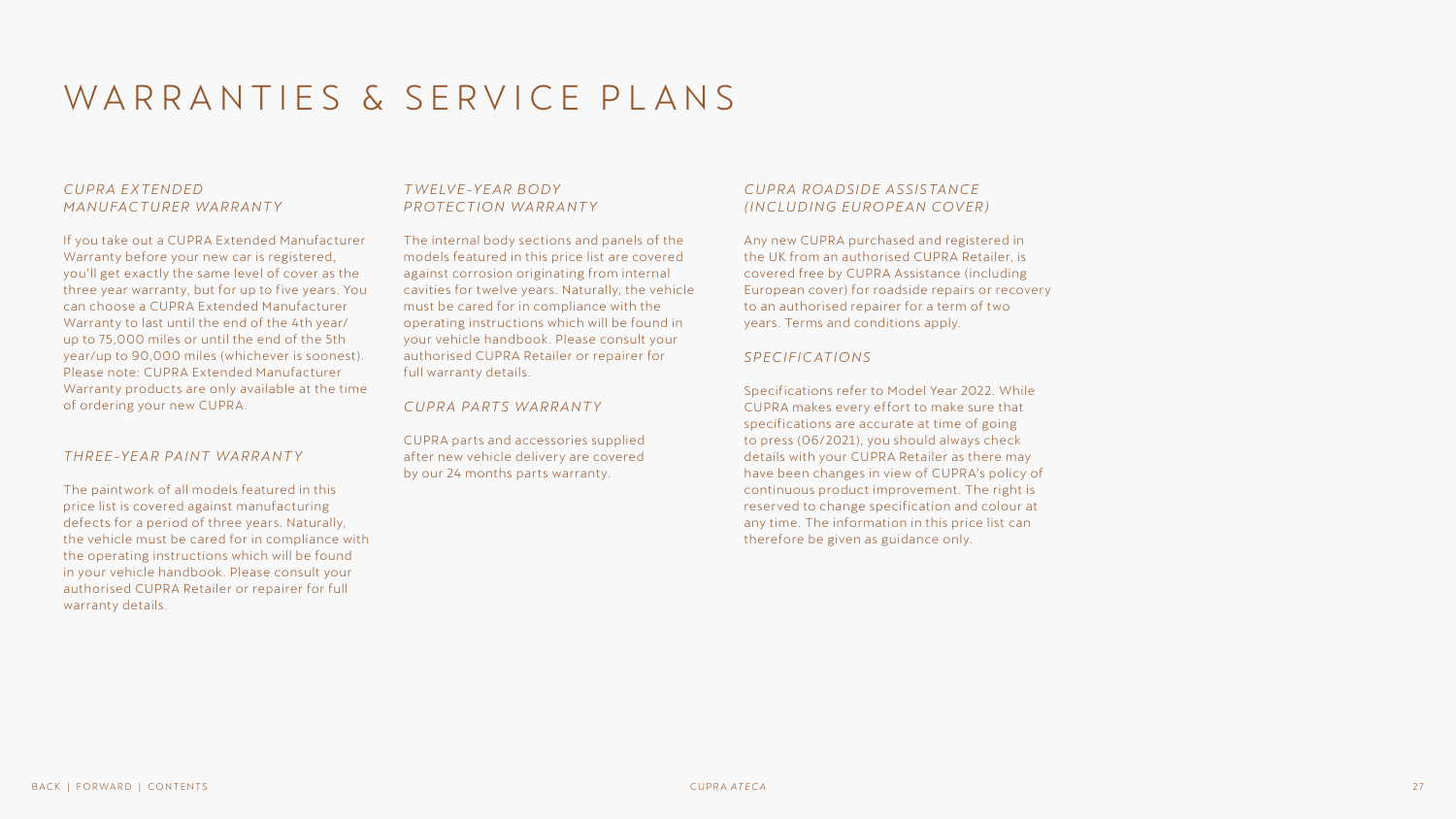## CUPRA CARE

<span id="page-27-0"></span> $\mathbb{Q}_1$ 

A CUPRA care package is included in the price for all retail CUPRA Ateca customers. CUPRA care is a three year service plan, providing customers with worry-free motoring.

The CUPRA care package includes the first three manufacturer scheduled services.

In addition, retail customers will receive a free CUPRA member box containing an exclusive CUPRA bracelet, and a key cover, both in carbon fibre and with the CUPRA logo in real copper.